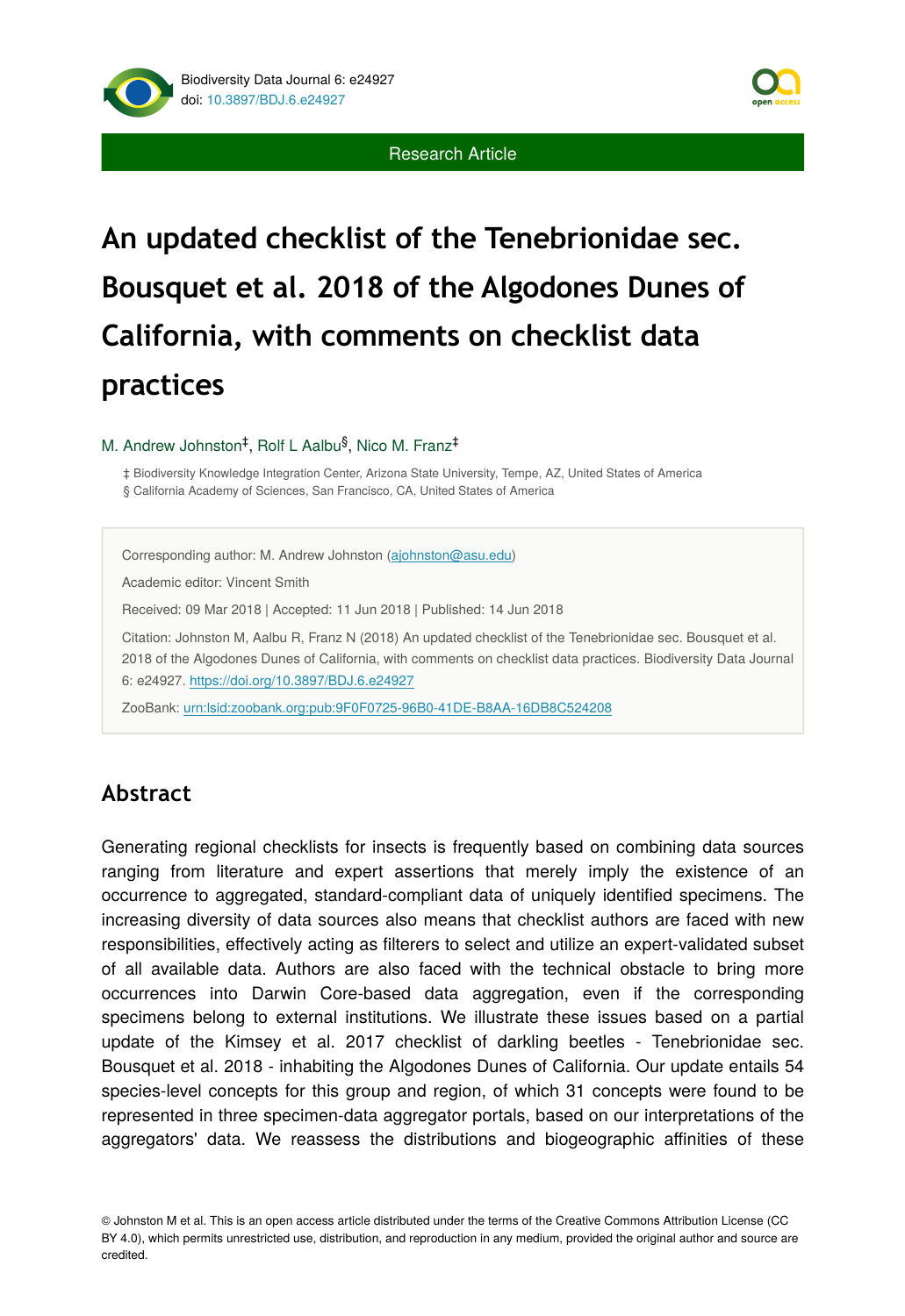species, focusing on taxa that are precinctive (highly geographically restricted) to the Lower Colorado River Valley in the context of recent dune formation from the Colorado River. Throughout, we apply taxonomic concept labels (taxonomic name according to source) to contextualize preferred name usages, but also show that the identification data of aggregated occurrences are very rarely well-contextualized or annotated. Doing so is a prerequisite for publishing open, dynamic checklist *versions* that finely accredit incremental expert efforts spent to improve the quality of checklists and aggregated occurrence data.

# **Keywords**

Biodiversity informatics, checklist, Colorado Desert, darkling beetles, Darwin Core, endemism, natural history collections, occurrence data, sand dunes, Symbiota

# **1. Introduction - the branching out of checklist data**

Best practices of how to generate species checklists are evolving, because investments into the on-line aggregation of occurrence data (Wieczorek et al. 2012, Page et al. 2015) are generating new circumstances for creating regional biodiversity checklists (Ferro and Flick 2015, Sikes et al. 2016, GBIF 2017). For instance, at the time of preparing this article (March, 2018), the "Symbiota Collections of Arthropods Network" portal (SCAN; Gries et al. 2014, Seltmann et al. 2017) returned nearly 6.65 million occurrence records for the query "Hexapoda, USA". However, this number may only represent 5-10% of the corresponding material (estimated: >110 million) stored in North American research collections (Cobb et al. 2016). Checklist authors who strive to balance taxonomic comprehensiveness with best data science practices therefore face pragmatic choices; in effect acting as *filterers* of available data sources that range from published literature that merely imply the existence of an occurrence record, to physically vouchered but non-digitized records, to digital records that may lack a uniquely identified physical voucher and finally, to aggregated, fully standard-compliant and, hence, "research-ready" specimens (Seltmann et al. 2017). The latter often represent the most desirable minority of the available data.

Standard-formatted occurrence data are still fairly novel elements of published regional checklists, at least in the case of North American hexapod surveys. We might say that the increasing on-line presence of these data complicates the practice of creating checklists, in a good sense: they offer relevant data sources that an expert can access and potentially integrate into their checklist by querying an on-line portal. Opportunities to move such Darwin Core-compliant data from aggregator sites into peer-reviewable checklist manuscripts are becoming more widely available (e.g. Smith et al. 2013). However, doing so requires authors to apply their expertise in deciding which records and in what form, to incorporate into the checklist. Furthermore, there is also a novel social responsibility that comes with the ability to digize occurrence data. For instance, should authors be responsible for bringing on-line any non-digitized vouchered specimens from external institutions that were included in their research? In summary, the scientific and social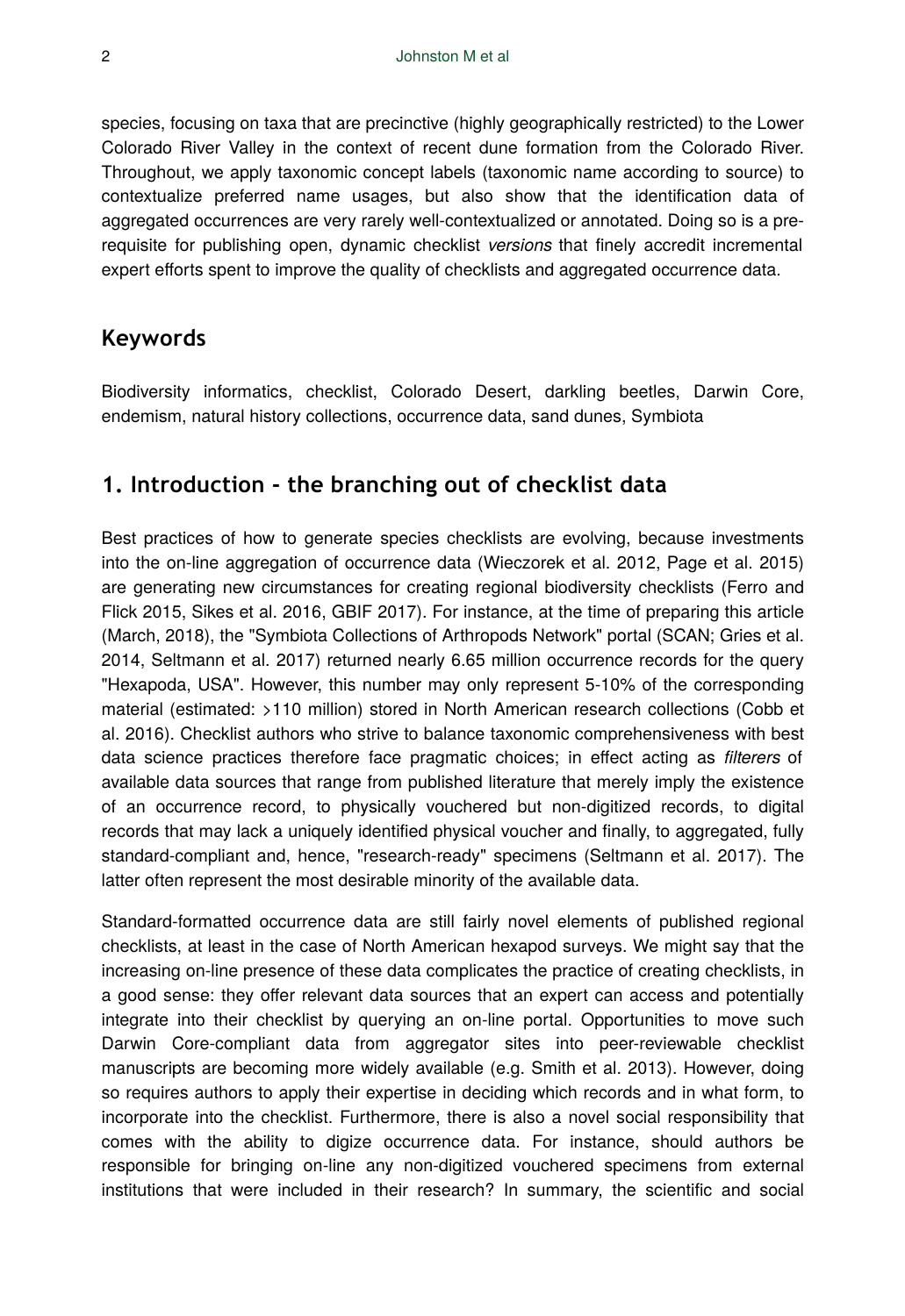decision tree for checklist authors is branching out in several new ways. This also means that the term *checklist* stands for an increasingly variable set of biodiversity data products, when 1-2 decades ago, it tended to refer to publications that could be fully explored off-line.

This paper aims to draw attention to some of the new scientific, technical and social aspects of checklist authorship in a Darwin Core-driven data culture. We illustrate these points based on a partial update of the Kimsey et al. 2017 checklist of insects inhabiting the Algodones Dunes of California. We limit our reassessment and discussion to the beetle family Tenebrionidae sec. (according to) Bousquet et al. 2018. Although we are critical of certain data sources and practices of Kimsey et al. (2017), our update often reflects similar pragmatic choices. It is therefore susceptible to many of the same criticisms and is far from being offered as a definitive solution to all novel checklist data representation challenges. Instead, our intention is simply to broaden the discussion of what it means to author highquality checklists when aggregated occurrence data are available.

# **2. Taxonomic and regional background**

**Note.** We follow Packer et al. (2018), who in turn cite Franz and Peet (2009), in using taxonomic concept labels - i.e. taxonomic name (author, year) *according to* source whenever such precision is needed or desired. When only a taxonomic name is provided, this means that we accept the ambiguity that comes with this practice. For further discussion see Berendsohn (1995), Sterner and Franz (2017).

The family Tenebrionidae Latreille, 1802 sec. Bousquet et al. 2018 is a highly diverse lineage of beetles - commonly called darkling beetles - with more than 2,800 species currently recognized in North America, whose members are particularly abundant in arid habitats (Matthews et al. 2010, Thomas 1983, Bousquet et al. 2018). Their distribution includes the Algodones, or Imperial Sand Dunes, the largest active dune field in the United States located in Imperial *County*, California (Muhs et al. 1995, Kimsey et al. 2017). The region lies in the Lower Colorado River Valley subdivision of the Sonoran Desert, often referred to as the Colorado Desert (Shreve 1942, Shreve 1951, Brown 1994). Andrews et al. (1979) completed a landmark study of the Coleoptera sec. Bouchard et al. 2011 inhabiting sand dunes in southern California, reporting on 23 species of Tenebrionidae sec. Bousquet et al. 2018 from the Algodones. In constrast, Kimsey et al. (2017) list only four "putative endemics" of darkling beetles from these dunes.

# **3. Checklist generation methods**

Faunistic studies such as Andrews et al. (1979) and Kimsey et al. (2017) have historically been generated by experts utilizing published legacy information, as well as accumulating occurrence data both from their own field work and from specimens housed in natural history collections. Frequent products of these studies have been ordered lists of taxonomic (species-level) names, which may or may not include explicit references to the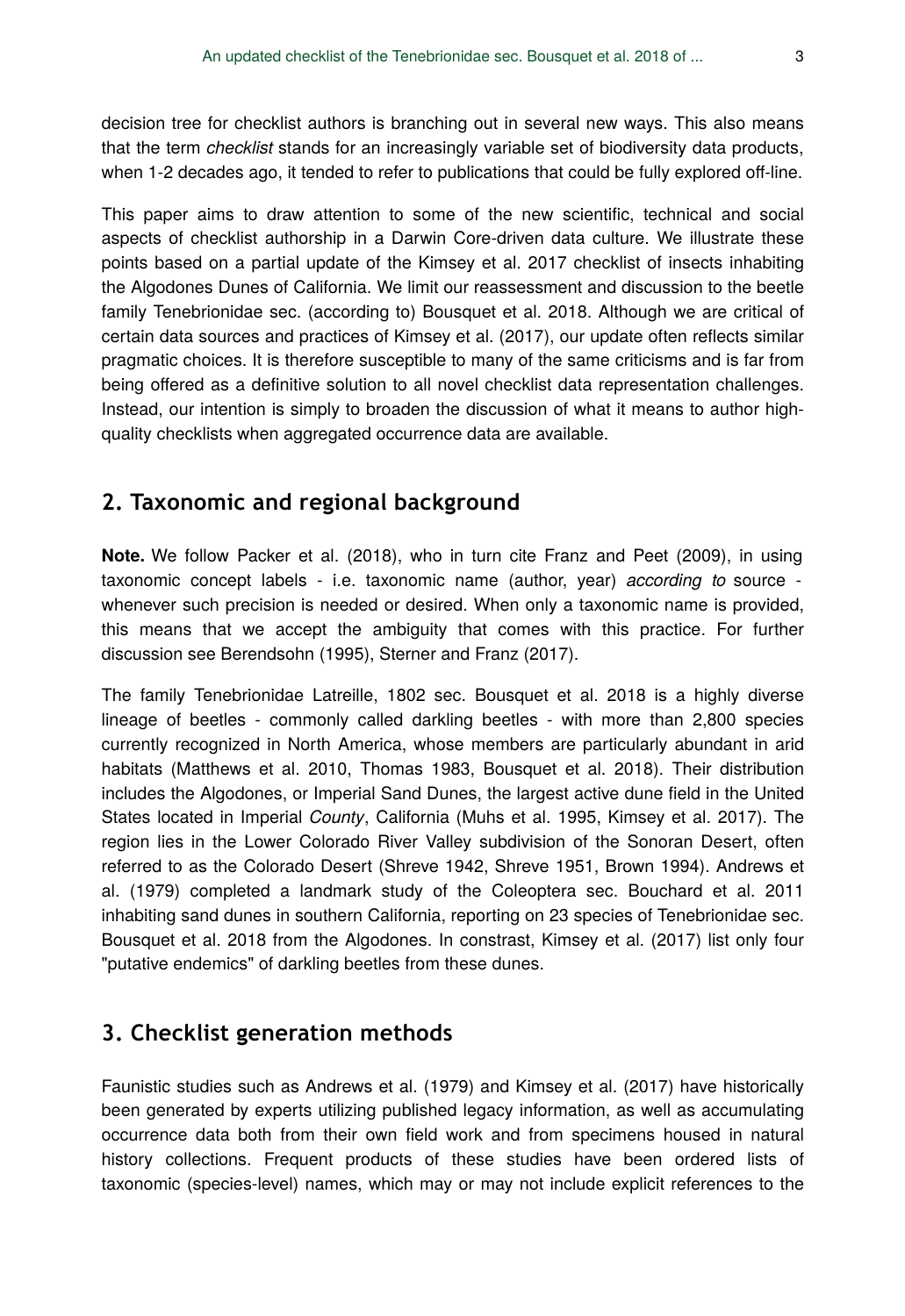underlying occurrence data (e.g. specimen label data, locally or globally unique identifiers). In addition, specimen identifications are rarely annotated with an identification source or reference to a specific taxonomic concept (Packer et al. 2018), generally the only associated information is the year of identification which, when given, may help limit the possible taxonomic concepts utilized.

Advances in biodiversity informatics are making it possible to utilize, publish and directly link taxonomic names appearing in checklists to the underlying occurrence data within a taxonomic treatment (Maddison et al. 2012, Beck et al. 2013, Smith et al. 2013). The new data sources can also introduce new uncertainties and errors, particularly regarding the consistency of taxonomic name usages (Mesibov 2013, Ferro and Flick 2015, Franz et al. 2016, Mesibov 2018). Nevertheless, occurrence-based studies should strive to make highquality, standard-compliant biodiversity data openly available (Sikes et al. 2016).

This checklist update consists of four interconnected parts: (1) an updated novel, expertgenerated list of species-level names; (2) a list of species-level names generated from aggregated occurrence data; (3) a reassessment of the apparent signals of darkling beetle endemicity in sand dunes of the arid south-western United States, including the Algodones; and (4) a critical comparison of the two checklists in the context of the expanding universe of checklist-relevant data sources.

Taxonomic and nomenclatural conventions for all checklists uniformly follow Bousquet et al. (2018). Taxonomic concept labels of the expert-generated checklist include the most congruent primary systematic reference according to which the specimens were identified.

# **3.1. Expert-generated checklist**

The checklist of species-level names, published by Andrews et al. (1979), was used as the starting point for this study, with nomenclatural updates enacted to reflect the taxonomic concept labels of Bousquet et al. (2018). We then surveyed the appropriate subsequent taxonomic literature to add species-level names authoritatively reported from the Algodones; specifically: Papp (1981), Doyen (1984), Doyen (1987), MacLachlan and Olson (1990), Aalbu (2005). The checklist was completed by surveying darkling beetle specimens from the authors' personal collections, particularly the Rolf L. Aalbu Collection (henceforth: RLAC; located in California, USA), which has extensive holdings of Algodones tenebrionid material. In other words, the expert-generated checklist includes a combination of (1) literature records where no individual occurrences are explicitly recognized and (2) undermobilized RLAC vouchers.

### **3.2. Aggregated occurrence data-based checklist**

**Excluded sources.** In our assessment, the RLAC and the California State Collection of Arthropods (CSCA; located at the California Department of Food and Agriculture in Sacramento, California) are the two research collections with the most comprehensive holdings of Algodones darkling beetles. Neither of these collections currently serves occurrence data to aggregators. Meanwhile, the R.M. Bohart Museum of Entomology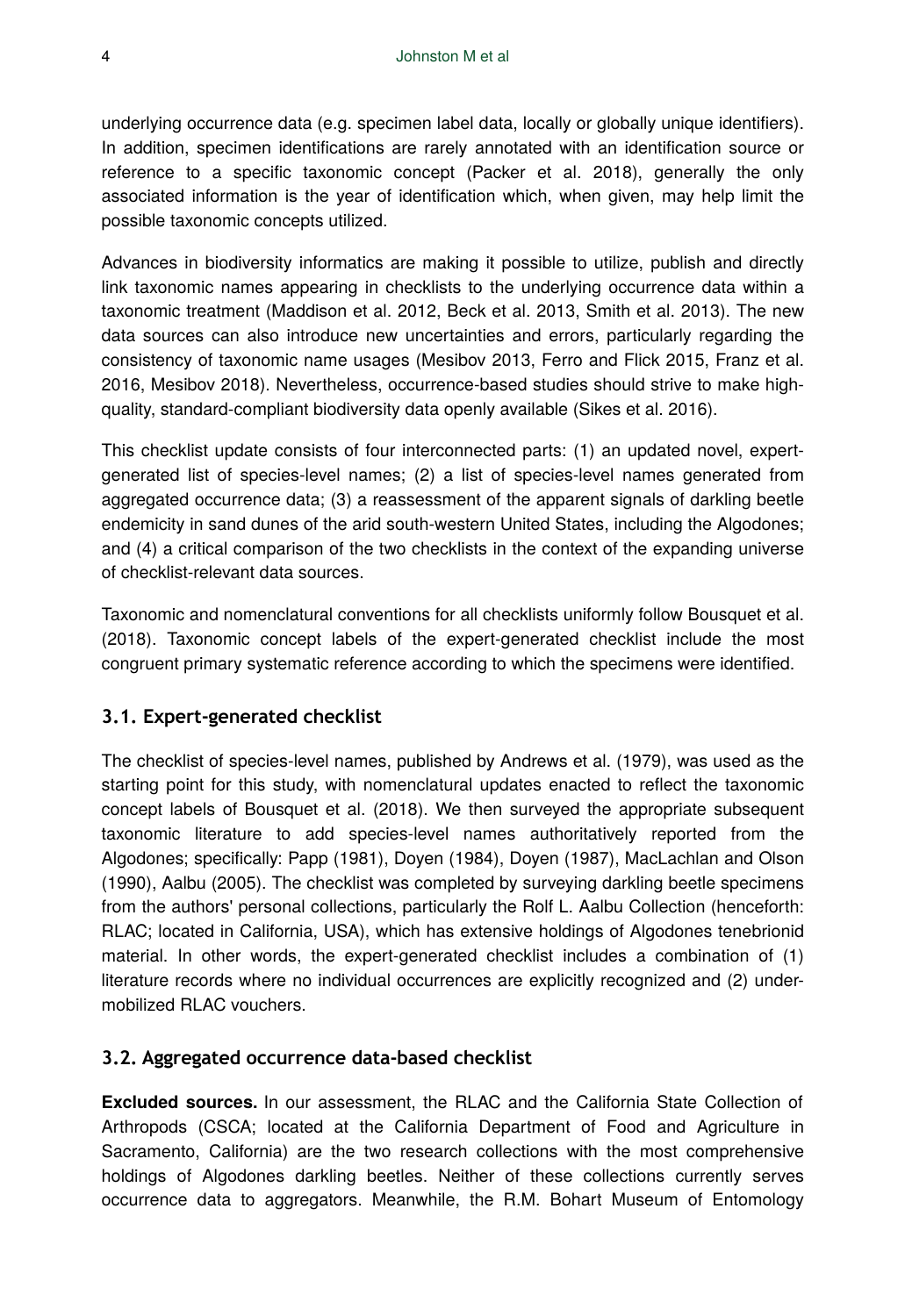(UCDC; University of California, Davis), which houses the Kimsey et al. (2017) material, presently serves up data only through their institutional website: [http://](http://museums.ucdavis.edu/bohart.aspx) [museums.ucdavis.edu/bohart.aspx.](http://museums.ucdavis.edu/bohart.aspx) A total of 308 focal records were available through this website as of January 10, 2018 (Suppl. material 1). These records are not Darwin Corecompliant, however, typically lacking information on the date of collection, collector, identifier and georeference data. Therefore, they were not included in the occurrence databased checklist. The California Terrestrial Arthropods Database (CalBug; see Hill et al. 2012; available at [http://calbug.berkeley.edu/index.html\)](http://calbug.berkeley.edu/index.html) had no focal records as of January 10, 2018. Lastly, after carefully inspecting non-vouchered occurrences (observations) in select citizen science/social networks (e.g., [https://www.inaturalist.org](https://www.inaturalist.org/)), we were unable to confidently identify many of the photo-vouchers ourselves and judged many more nonexpert identifications too doubtful to be included.

**Included sources.** Three major biodiversity data aggregators were queried for darkling beetle occurrence records from the Algodones: (1) the Symbiota Collections of Arthropod Network portal (SCAN), (2) the Integrated Digitized Biocollections portal (iDigBio) and (3) the Global Biodiversity Information Facility portal (GBIF). Records from each aggregator were downloaded on January 02, 2018. The occurrence records were sorted by the Darwin Core term "dwc:scientificName", yielding a list of unique taxonomic names and a count of the total number of records for each. All original scientific names were manually remapped to the classification of Bousquet et al. (2018). Species-level names not included in our expert-generated checklist were evaluated at the individual record level and are discussed below.

# **3.2.1. Symbiota Collections of Arthropods Network portal**

The SCAN portal (Seltmann et al. 2017; [http://scan-bugs.org\)](http://scan-bugs.org) was queried for "Tenebrionidae" specimen records (under taxonomic criteria and including synonyms) using the portal's Spatial Module, i.e. by specifying a geographic polygon that includes the Algodones Dunes and surrounding sandy flats. A total of 693 occurrence records were returned and then downloaded as a Darwin Core Archive (DwC-A) dataset (Suppl. material 2).

# **3.2.2. Integrated Digitized Biocollections portal**

The Integrated Digitized Biocollections portal (Page et al. 2015; [https://www.idigbio.org](https://www.idigbio.org/)) was queried for specimen records using the portal's map search function to draw the smallest rectangle possible covering the Algodones and using "Tenebrionidae" (search all fields), while limiting the "Basis of Record" criterion to "PreservedSpecimen". A total of 454 occurrence records were returned and then downloaded as a DwC-A dataset (Suppl. material 3). The default occurrence file (data file: occurrence.csv in the DwC-A package) was analyzed. Most of the records included a flag that the scientific name did not match the GBIF backbone taxonomy (see below), but the original data providers identifications were still returned in the scientific name field.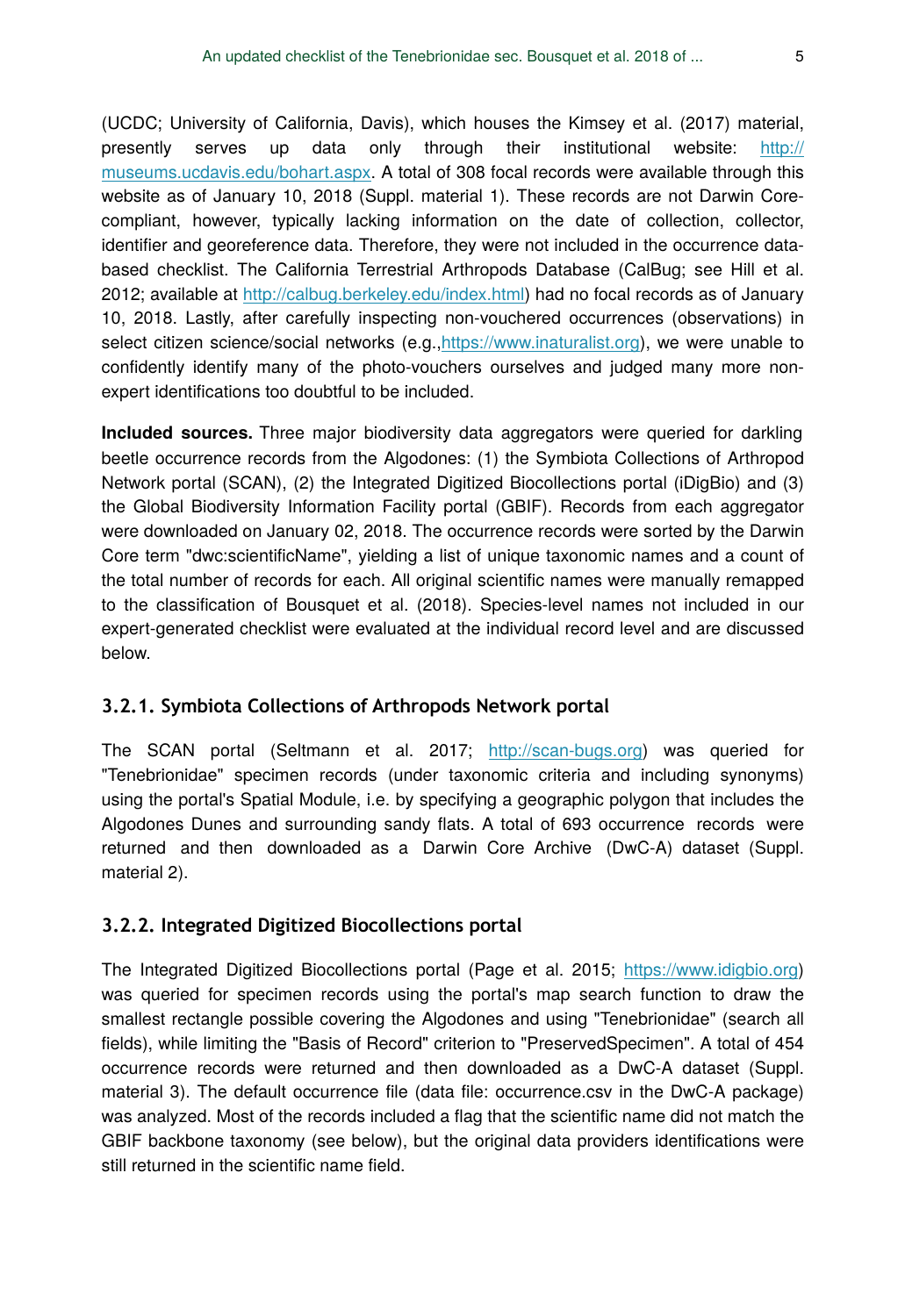### **3.2.3. Global Biodiversity Information Facility portal**

The Global Biodiversity Information Facility portal (Edwards 2004; <https://www.gbif.org>) was queried for specimen records by adding "Tenebrionidae" as the "Scientific Name" constraint, then using the map search function under the "Location" search parameter to draw the smallest rectangle possible covering the Algodones and selecting "Preserved Specimen" under the "Basis Of Record" search criterion. A total of 133 records were returned and then downloaded as a DwC-A dataset (Suppl. material 4). The default occurrence data file delivered by GBIF only includes taxonomic names accepted in the GBIF backbone taxonomy (GBIF Secretariat 2017). No occurrence records in that default file were returned with a species-level name, but instead were matched to higher taxonomic ranks (e.g. genus level). Therefore, the verbatim records (data file: verbatim.txt in the DwC-A package) were analyzed instead of the GBIF taxonomy-validated records (data file: occurrence.txt in the DwC-A package).

# **4. Checklist results**

The presentation of the checklist results follows the order of Section 3.

### **4.1. Expert-generated checklist**

A total of 54 darkling beetle species-level names are included in the expert-generated Algodones checklist (Table 1). Of these, 34 were previously documented in the literature; the remaining 20 are formally published here for the first time. This increase in recognized species relative to the study of Andrews et al. (1979) (23 recorded species) is remarkable, as the new total amounts to nearly half of the 113 species-level entities reported for the entire Sonoran Desert region of California by Aalbu and Smith (2014).

Table 1.

Expert-generated checklist of the Tenebrionidae species (sec. auctorum) known to occur in the Algodones. Records formally documented here for the first time are annotated with a "\*". See Section 3 for further detail.

| Taxonomic Name (Author, Year)         | <b>According To (Source)</b> | <b>Information Sources</b>                     |
|---------------------------------------|------------------------------|------------------------------------------------|
| 1. Alaephus macilentus Casey, 1924 *  | Fall 1907                    | <b>RLAC</b>                                    |
| 2. Anepsius delicatulus LeConte, 1851 | Doyen 1987                   | Doyen 1987; RLAC                               |
| 3. Araeoschizus andrewsi Papp, 1981   | Papp 1981                    | Andrews et al. 1979, Papp 1981;<br><b>RLAC</b> |
| 4. Araeoschizus hardyi Papp, 1981     | Papp 1981                    | Andrews et al. 1979, Papp 1981;<br><b>RLAC</b> |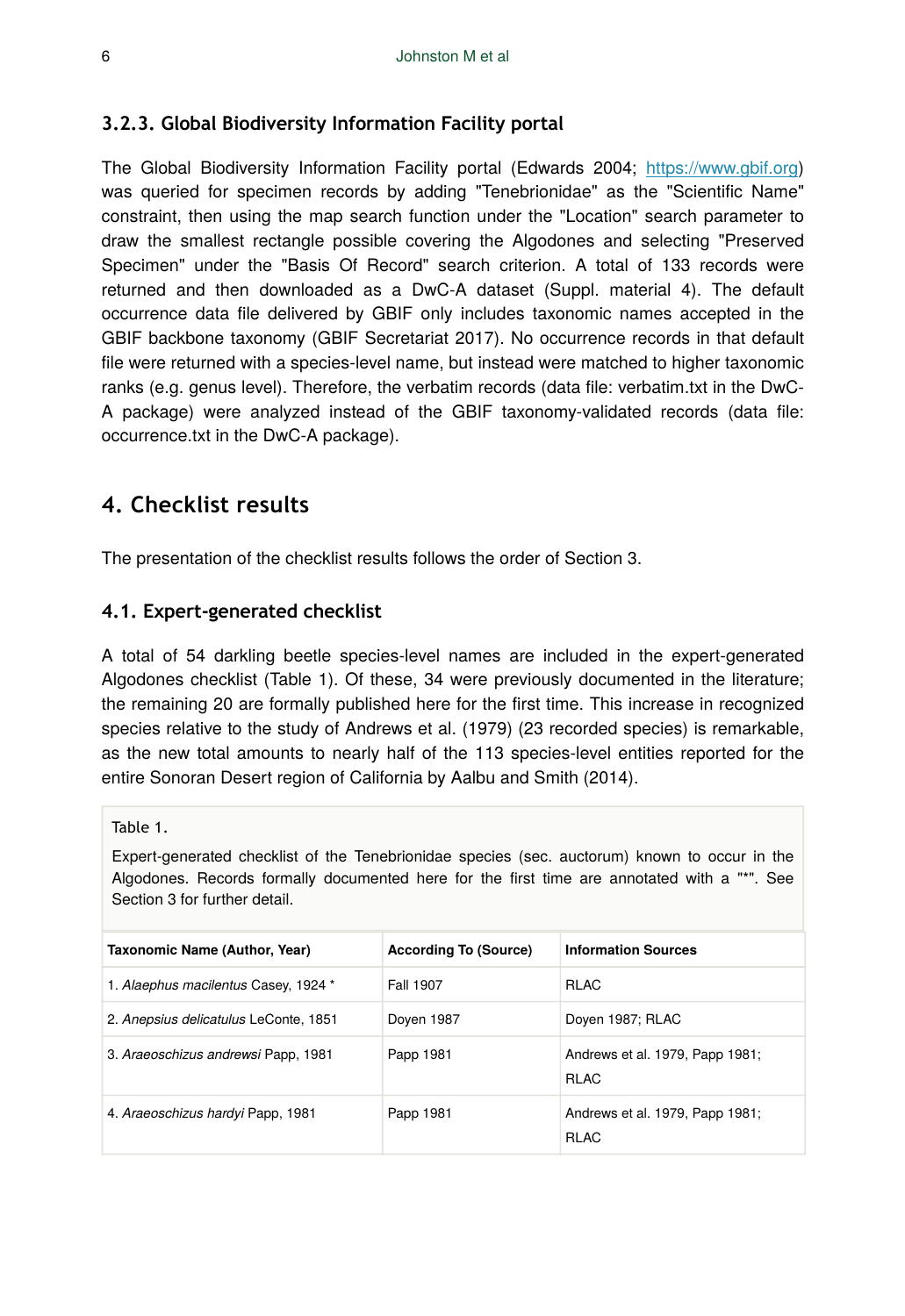| 5. Araeoschizus wasbauerorum Papp, 1981      | Papp 1981                    | <b>RLAC</b>                                     |
|----------------------------------------------|------------------------------|-------------------------------------------------|
| 6. Asbolus laevis LeConte, 1851              | Aalbu 2005                   | Andrews et al. 1979, Aalbu 2005;<br><b>RLAC</b> |
| 7. Asbolus papillosus (Triplehorn, 1964)     | Aalbu 2005                   | Aalbu 2005; RLAC                                |
| 8. Asbolus verrucosus LeConte, 1851          | Aalbu 2005                   | Andrews et al. 1979, Aalbu 2005;<br><b>RLAC</b> |
| 9. Batuliodes obesus Doyen, 1987             | Doyen 1987                   | Doyen 1987; RLAC                                |
| 10. Batuliodes wasbaueri Doyen, 1987         | Doyen 1987                   | Doyen 1987; RLAC                                |
| 11. Batuliomorpha imperialis Doyen, 1987     | Doyen 1987                   | Doyen 1987; RLAC                                |
| 12. Batulius setosus LeConte, 1851           | Doyen 1987                   | Doyen 1987; RLAC                                |
| 13. Blapstinus histricus Casey, 1890         | Davis 1970                   | Davis 1970; RLAC                                |
| 14. Cerenopus concolor LeConte, 1851         | <b>Berry 1973</b>            | Andrews et al. 1979; RLAC                       |
| 15. Cheirodes californicus (Horn, 1870)      | <b>Horn 1870</b>             | Andrews et al. 1979; RLAC                       |
| 16. Chilometopon abnorme (Horn, 1870)        | MacLachlan and Olson<br>1990 | MacLachlan and Olson 1990; RLAC                 |
| 17. Chilometopon brachystomum Doyen,<br>1983 | MacLachlan and Olson<br>1990 | MacLachlan and Olson 1990; RLAC                 |
| 18. Chilometopon helopioides Horn, 1974      | MacLachlan and Olson<br>1990 | MacLachlan and Olson 1990; RLAC                 |
| 19. Chilometopon pallidum Casey, 1890        | MacLachlan and Olson<br>1990 | MacLachlan and Olson 1990; RLAC                 |
| 20. Cnemodinus testaceus (Horn, 1870)        | Casey 1907                   | Andrews et al. 1979; RLAC                       |
| 21. Conibiosoma elongatum (Horn, 1870) *     | Casey 1890                   | <b>RLAC</b>                                     |
| 22. Conibius opacus (LeConte, 1866) *        | Casey 1890                   | RLAC                                            |
| 23. Craniotus pubescens LeConte, 1851 *      | Aalbu et al. 2015            | <b>RLAC</b>                                     |
| 24. Cryptoglossa muricata (LeConte, 1851)    | Aalbu 2005                   | Aalbu 2005; RLAC                                |
| 25. Edrotes arens La Rivers, 1947            | Doyen 1968                   | Andrews et al. 1979; RLAC                       |
| 26. Edrotes ventricosus LeConte, 1851        | Doyen 1968                   | Andrews et al. 1979; RLAC                       |
| 27. Eleodes armata LeConte, 1851             | Johnston et al. 2015         | Andrews et al. 1979; RLAC                       |
| 28. Embaphion depressum (LeConte, 1851)      | Johnston et al. 2015         | Andrews et al. 1979; RLAC                       |
| 29. Eupsophulus castaneus (Horn, 1870)       | Spilman 1959                 | Andrews et al. 1979; RLAC                       |
| 30. Eupsophulus horni (Champion, 1885) *     | Spilman 1959                 | RLAC                                            |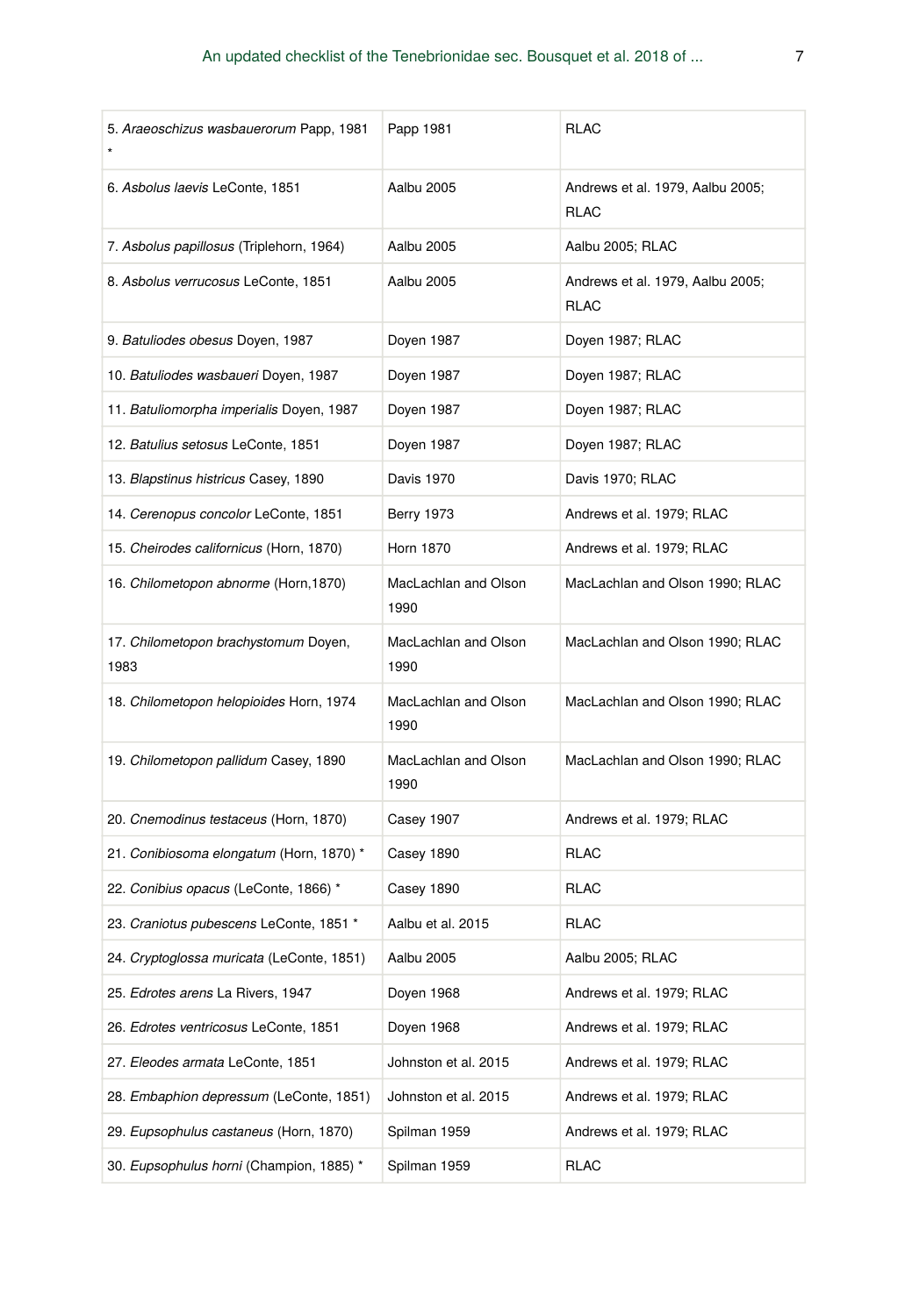| 31. Eusattus dilatatus LeConte, 1851       | Doyen 1984                | Andrews et al. 1979, Doyen 1984;<br><b>RLAC</b> |
|--------------------------------------------|---------------------------|-------------------------------------------------|
| 32. Eusattus productus LeConte, 1858       | Doyen 1984                | Doyen 1984; RLAC                                |
| 33. Helops arizonensis Horn, 1874 *        | <b>Horn 1874</b>          | <b>RLAC</b>                                     |
| 34. Hylocrinus sp. *                       | Casey 1907                | <b>RLAC</b>                                     |
| 35. Hymenorus exiguus Casey, 1891 *        | Fall 1931                 | <b>RLAC</b>                                     |
| 36. Hymenorus irritus Fall, 1931 *         | Fall 1931                 | <b>RLAC</b>                                     |
| 37. Hymenorus thoracicus Fall, 1931 *      | <b>Fall 1931</b>          | <b>RLAC</b>                                     |
| 38. Latheticus prosopis Chittenden, 1904   | Chittenden 1904           | Andrews et al. 1979; RLAC                       |
| 39. Lepidocnemeplatia sp. (nov.) *         | Aalbu et al. (in prep.)   | <b>RLAC</b>                                     |
| 40. Lepidocnemeplatia sericia (Horn, 1870) | Aalbu et al. (in prep.)   | Andrews et al. 1979; RLAC                       |
| 41. Mecysmus angustus (LeConte, 1851)      | Thomas 1890               | Andrews et al. 1979; RLAC                       |
| 42. Metoponium sp. *                       | Thomas 1907               | <b>RLAC</b>                                     |
| 43. Mycotrogus angustus Horn, 1870 *       | Spilman 1963              | <b>RLAC</b>                                     |
| 44. Nocibiotes crassipes (Casey, 1890) *   | Casey 1895                | <b>RLAC</b>                                     |
| 45. Nocibiotes granulatus (LeConte, 1851)  | Thomas 1895               | Andrews et al. 1979; RLAC                       |
| 46. Notibius puberulus LeConte, 1851       | <b>Horn 1894</b>          | Andrews et al. 1979; RLAC                       |
| 47. Stenomorpha confluens (LeConte, 1851)  | Triplehorn and Brown 1971 | Andrews et al. 1979; RLAC                       |
| 48. Stenomorpha hirsuta (LeConte, 1851)    | Casey 1912                | Andrews et al. 1979; RLAC                       |
| 49. Telabis serrata (LeConte, 1866) *      | Casey 1890                | <b>RLAC</b>                                     |
| 50. Tonibius sulcatus (LeConte, 1851) *    | Casey 1895                | <b>RLAC</b>                                     |
| 51. Tribolium castaneum (Herbst, 1797) *   | Hinton 1948               | <b>RLAC</b>                                     |
| 52. Trichoton sordidum (LeConte, 1851) *   | Casey 1890                | <b>RLAC</b>                                     |
| 53. Triorophus laevis LeConte, 1851 *      | <b>Horn 1870</b>          | <b>RLAC</b>                                     |
| 54. Ulus crassus (LeConte, 1851)           | Casey 1890                | Andrews et al. 1979; RLAC                       |

Not surprisingly, access to reliable taxonomic identifications of vouchered specimens was the greatest challenge to creating the checklist, given also the scarcity of modern systematic treatments for many of the recognized species. Several groups - e.g. *Edrotes* LeConte, 1851 sec. Bousquet et al. 2018 and *Ulus* Horn, 1870 sec. Bousquet et al. 2018 have revisions in progress, whereas others such as *Helops* Fabricius, 1775 sec. Bousquet et al. 2018 and *Hymenorus* Mulsant, 1852 sec. Bousquet et al. 2018 are in great need of revision. Hence, future studies could drastically change the species-level names and concepts employed here. Indeed, the genera *Hylocrinus* Casey, 1907 sec. Bousquet et al. 2018 and *Metoponium* Casey, 1907 sec. Bousquet et al. 2018 were last revised by Casey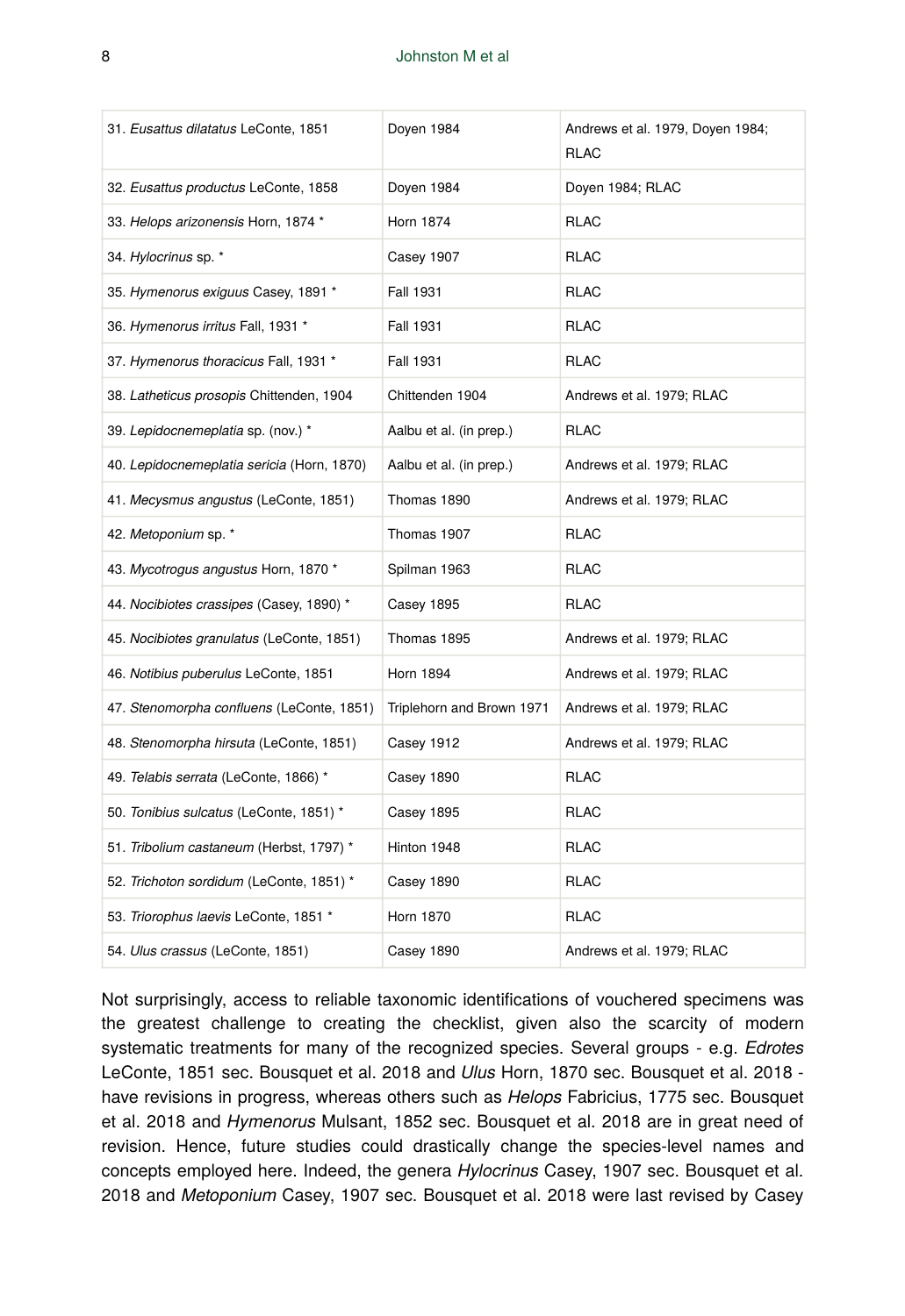(1907) - a treatment that entails so many poorly differentiated species-level concepts that we know of no subsequent specialist who would confidently identify new specimens to these concepts. We similarly refrain from this task in the expert-generated checklist.

### **4.2. Aggregated occurrence data-based checklists**

The results of all three aggregated occurrence data-based checklists for the Algodones darkling beetles are summarized in Table 2. The underlying raw portal data and steps taken to process and interpret them in relation to the expert-generated checklist, are provided in Suppl. material 6. Accordingly (Section I of Table 2), the SCAN portal contains 559 valid occurrences corresponding to 31 species-level concepts as recognized in Table 1 (with 108 ~ 19.3% records needing nomenclatural adjustments); the iDigBio portal serves up 386 such occurrences representing 25 species-level concepts (with  $175 \sim 45.3\%$ ) records needing nomenclatural adjustments; and GBIF offers 100 valid occurrences of 15 species-level concepts (with  $34 \sim 34.0\%$  needing nomenclatural adjustments).

#### Table 2.

Summary of the aggregated occurrence (specimen) data for Algodones Tenebrionidae species (sec. auctorum) available through the SCAN, iDigBio and GBIF portals, respectively. Totals include occurrences identified to synonymous or misspelled names in relation to herein accepted source. The table is arranged in two sections for occurrences considered valid and invalid, respectively and for various reasons in the latter case. "syn." = synonym; "lap." = lapsus. See also Table 1 and Section 3.

| Taxonomic concept label                                                                       | <b>SCAN</b>              | <b>iDigBio</b> | <b>GBIF</b>   |  |  |
|-----------------------------------------------------------------------------------------------|--------------------------|----------------|---------------|--|--|
| I. Occurrences considered valid (including identifications to synonymous or misspelled names) |                          |                |               |  |  |
| 1. Alaephus macilentus Casey, 1924 sec. Fall 1907                                             |                          |                |               |  |  |
| 2. Anepsius delicatulus LeConte, 1851 sec. Doyen 1987                                         | 3                        | 3              | 3             |  |  |
| 3. Araeoschizus andrewsi Papp, 1981 sec. Papp 1981                                            | 37                       | 22             | 1             |  |  |
| 4. Araeoschizus hardyi Papp, 1981 sec. Papp 1981                                              | 3                        | 3              |               |  |  |
| 5. Araeoschizus wasbauerorum Papp, 1981 sec. Papp 1981                                        | 1                        | 1              |               |  |  |
| 6. Asbolus laevis LeConte, 1851 sec. Aalbu 2005                                               | 133<br>(25 syn.)         | 44<br>(9 syn.) | 5<br>(5 syn.) |  |  |
| 7. Asbolus papillosus (Triplehorn, 1964) sec. Aalbu 2005                                      | 7<br>(1 syn.)            |                |               |  |  |
| 8. Asbolus verrucosus LeConte, 1851 sec. Aalbu 2005                                           | 43<br>$(8 \text{ syn.})$ | 13             | 6             |  |  |
| 9. Batuliodes obesus Doyen, 1987 sec. Doyen 1987                                              |                          |                |               |  |  |
| 10. Batuliodes wasbaueri Doyen, 1987 sec. Doyen 1987                                          |                          |                |               |  |  |
| 11. Batuliomorpha imperialis Doyen, 1987 sec. Doyen 1987                                      | 6                        | 6              |               |  |  |
| 12. Batulius setosus LeConte, 1851 sec. Doyen 1987                                            | 2                        |                | 1             |  |  |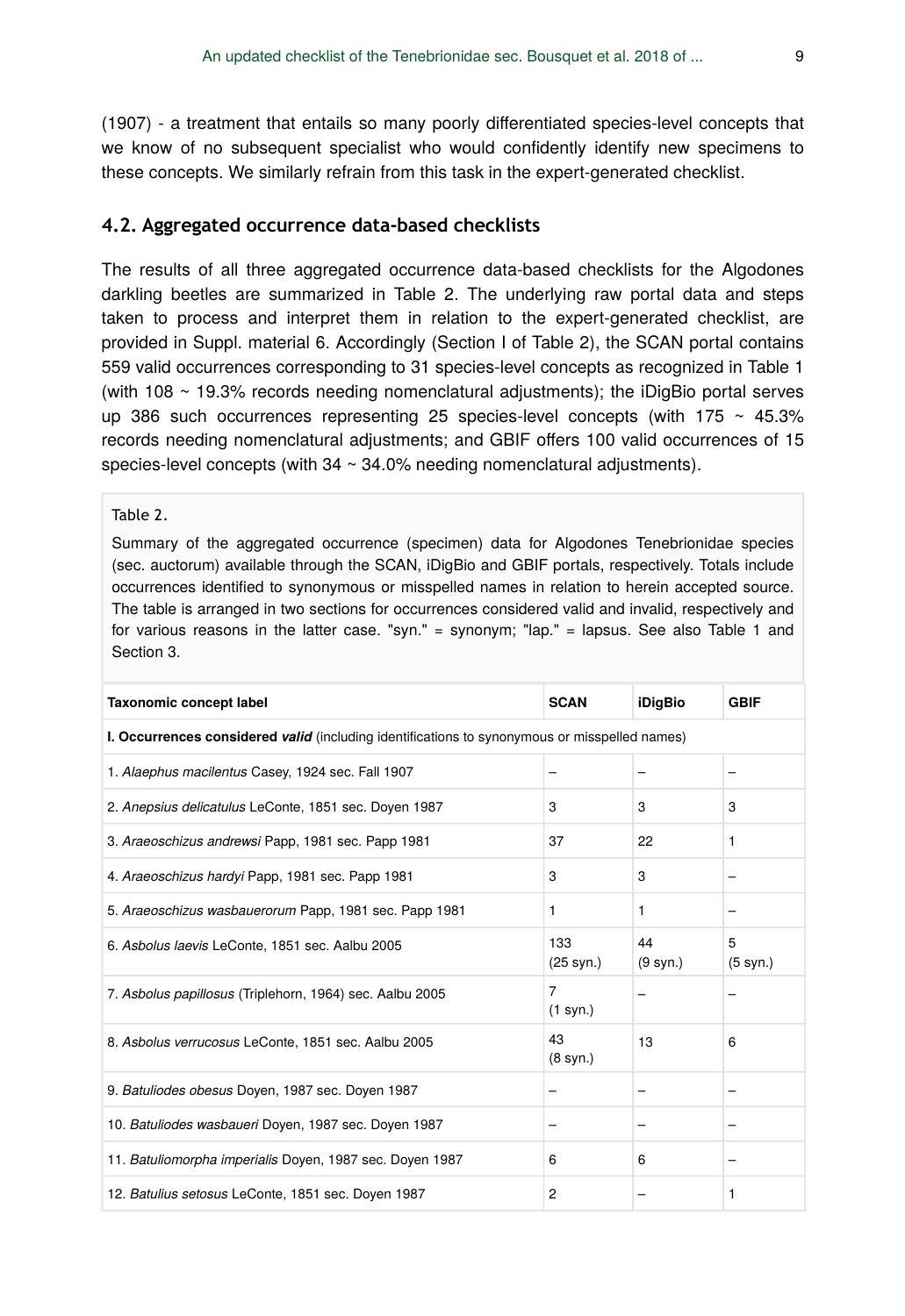| 13. Blapstinus histricus Casey, 1890 sec. Davis 1970                        | 2                         | 1                           |                         |
|-----------------------------------------------------------------------------|---------------------------|-----------------------------|-------------------------|
| 14. Cerenopus concolor LeConte, 1851 sec. Berry 1973                        | 10                        | 10                          | 9                       |
| 15. Cheirodes californicus (Horn, 1870) sec. Horn 1870                      | -                         | -                           |                         |
| 16. Chilometopon abnorme (Horn, 1870) sec. MacLachlan and Olson<br>1990     | 7                         | 6                           |                         |
| 17. Chilometopon brachystomum Doyen, 1983 sec. MacLachlan and<br>Olson 1990 | -                         |                             |                         |
| 18. Chilometopon helopioides Horn, 1974 sec. MacLachlan and Olson<br>1990   |                           |                             |                         |
| 19. Chilometopon pallidum Casey, 1890 sec. MacLachlan and Olson<br>1990     | 19                        | 16                          |                         |
| 20. Cnemodinus testaceus (Horn, 1870) sec. Casey 1907                       | 43                        | 1                           |                         |
| 21. Conibiosoma elongatum (Horn, 1870) sec. Casey 1890                      |                           |                             |                         |
| 22. Conibius opacus (LeConte, 1866) sec. Casey 1890                         |                           |                             |                         |
| 23. Craniotus pubescens LeConte, 1851 sec. Aalbu et al. 2015                |                           |                             |                         |
| 24. Cryptoglossa muricata (LeConte, 1851) sec. Aalbu 2005                   | 18<br>$(16 \text{ syn.})$ | 17<br>$(16 \text{ syn.})$   | 15                      |
|                                                                             |                           |                             |                         |
| 25. Edrotes arens La Rivers, 1947 sec. Doyen 1968                           | 55<br>$(2 \text{ lap.})$  | 23<br>$(2 \text{ lap.})$    | 6<br>$(2 \text{ lap.})$ |
| 26. Edrotes ventricosus LeConte, 1851 sec. Doyen 1968                       | 51                        | 23                          | 9                       |
| 27. Eleodes armata LeConte, 1851 sec. Johnston et al. 2015                  | 44<br>$(39 \text{ lap.})$ | 142<br>$(137 \text{ lap.})$ | 28<br>(24 syn.)         |
| 28. Embaphion depressum (LeConte, 1851) sec. Johnston et al. 2015           | 8                         | 11                          | 4                       |
| 29. Eupsophulus castaneus (Horn, 1870) sec. Spilman 1959                    | 16<br>$(1$ lap.)          | 14<br>$(1$ lap.)            | 1                       |
| 30. Eupsophulus horni (Champion, 1885) sec. Spilman 1959                    | -                         | -                           | -                       |
| 31. Eusattus dilatatus LeConte, 1851 sec. Doyen 1984                        | 22<br>(3 syn.)            | 11<br>$(3 \text{ syn.})$    | 3                       |
| 32. Eusattus productus LeConte, 1858 sec. Doyen 1984                        | 1                         | -                           | -                       |
| 33. Helops arizonensis Horn, 1874 sec. Horn 1874                            |                           |                             |                         |
| 34. Hylocrinus sp. sec. Casey 1907                                          |                           |                             |                         |
| 35. Hymenorus exiguus Casey, 1891 sec. Fall 1931                            |                           |                             |                         |
| 36. Hymenorus irritus Fall, 1931 sec. Fall 1931                             | -                         |                             |                         |
| 37. Hymenorus thoracicus Fall, 1931 sec. Fall 1931                          | -                         |                             |                         |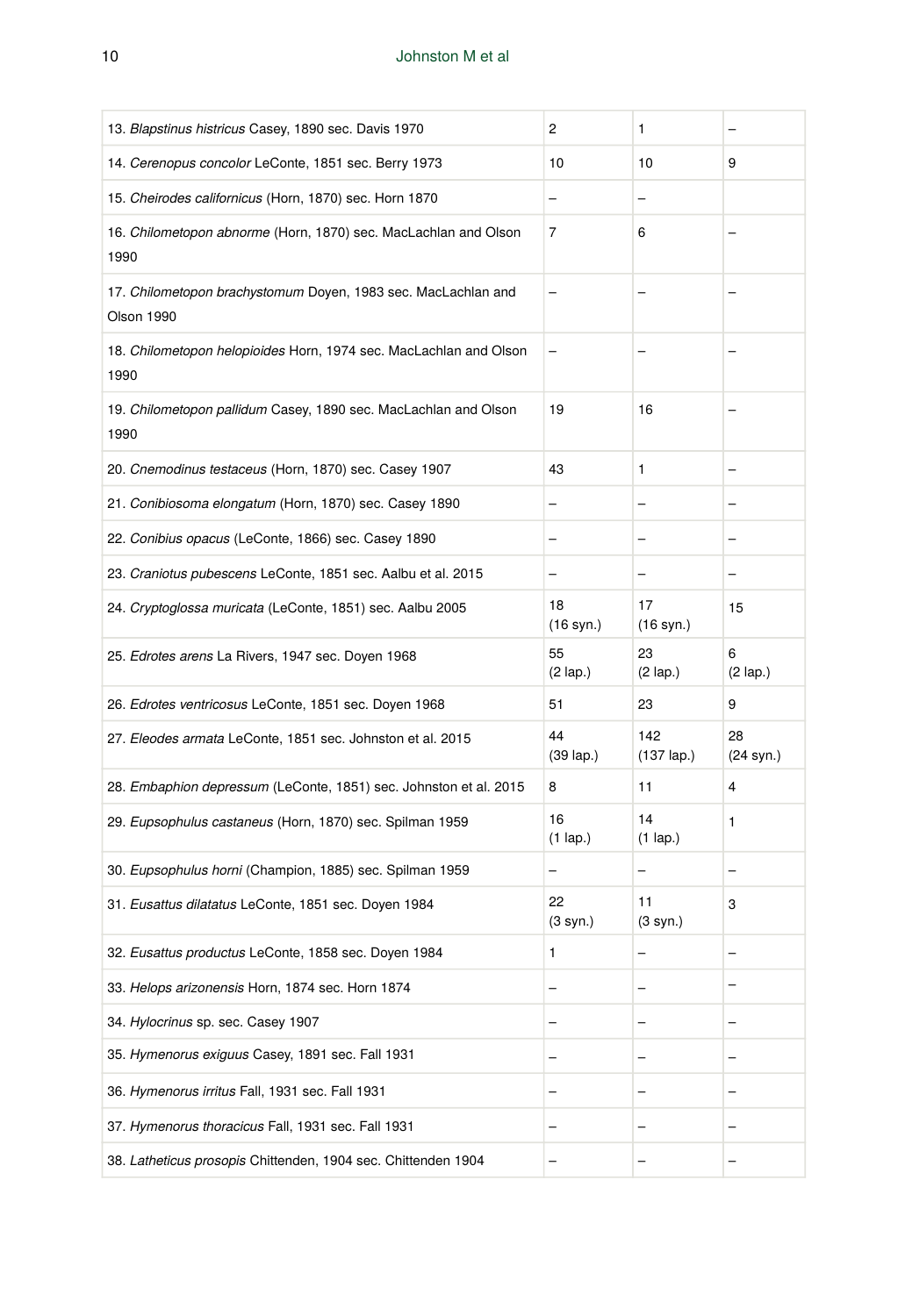| 39. Lepidocnemeplatia sp. (nov.) sec. Aalbu et al. (in prep.)                                                        | 3<br>$(3 \text{ syn.})$              | 3<br>(3 syn.)              | 3<br>(3 syn.)                       |
|----------------------------------------------------------------------------------------------------------------------|--------------------------------------|----------------------------|-------------------------------------|
| 40. Lepidocnemeplatia sericia (Horn, 1870) sec. Aalbu et al. (in prep.)                                              | 7                                    |                            |                                     |
| 41. Mecysmus angustus (LeConte, 1851) sec. Casey 1890                                                                | $\mathbf{1}$                         | -                          | $\overline{\phantom{0}}$            |
| 42. Metoponium sp. sec. Casey 1907                                                                                   | ÷                                    |                            |                                     |
| 43. Mycotrogus angustus Horn, 1870 sec. Spilman 1963                                                                 | $\overline{\phantom{0}}$             |                            |                                     |
| 44. Nocibiotes crassipes (Casey, 1890) sec. Casey 1895                                                               | $\overline{\phantom{0}}$             |                            |                                     |
| 45. Nocibiotes granulatus (LeConte, 1851) sec. Casey 1895                                                            | $\overline{\phantom{0}}$             |                            |                                     |
| 46. Notibius puberulus LeConte, 1851 sec. Horn 1894                                                                  | 6<br>(4 syn.)                        | 8<br>(4 syn.)              |                                     |
| 47. Stenomorpha confluens (LeConte, 1851) sec. Triplehorn and Brown<br>1971                                          | 15<br>(6 syn.)                       | 6                          | 6                                   |
| 48. Stenomorpha hirsuta (LeConte, 1851) sec. Casey 1912                                                              | $\overline{c}$                       | $\mathbf{1}$               |                                     |
| 49. Telabis serrata (LeConte, 1866) sec. Casey 1890                                                                  | 3                                    | $\mathbf{1}$               |                                     |
| 50. Tonibius sulcatus (LeConte, 1851) sec. Casey 1895                                                                |                                      |                            |                                     |
| 51. Tribolium castaneum (Herbst, 1797) sec. Hinton 1948                                                              |                                      |                            |                                     |
| 52. Trichoton sordidum (LeConte, 1851) sec. Casey 1890                                                               |                                      |                            |                                     |
| 53. Triorophus laevis LeConte, 1851 sec. Horn 1870                                                                   | 1                                    | 1                          |                                     |
| 54. Ulus crassus (LeConte, 1851) sec. Casey 1890                                                                     |                                      |                            |                                     |
| <b>Totals</b>                                                                                                        | 569<br>$(108 \text{ syn.}/$<br>lap.) | 386<br>(175 syn./<br>lap.) | 100<br>$(34 \text{ syn.}/$<br>lap.) |
| II. Occurrences considered <i>invalid</i> (including misidentifications, misspellings and uncertain identifications) |                                      |                            |                                     |
| 1. [Araeoschizus costipennis sec. Bousquet et al. 2018] - misidentified                                              | 2                                    | 2                          |                                     |
| 2. [Conibius gagates sec. Bousquet et al. 2018] - misidentified                                                      | 4                                    | 4                          |                                     |
| 3. [Leptohoplia sp.] - not a darkling beetle                                                                         | 5                                    | 5                          |                                     |
| 4. [Argoporis sp. sec. Bousquet et al. 2018] - not a sand dune dweller                                               | 1                                    | 1                          |                                     |
| 5. [Chilometopon sp. sec. Bousquet et al. 2018] – misspelled name                                                    | $\overline{2}$                       | $\overline{2}$             |                                     |
| 6. [Telabis sp. sec. Bousquet et al. 2018] - misspelled name                                                         | 4                                    | 4                          |                                     |
| 7. [Anepsiini sp. sec. Bousquet et al. 2018] - uncertain identification                                              | 4                                    | -                          |                                     |
| 8. [Cheirodes sp. sec. Bousquet et al. 2018] - uncertain identification                                              | 1                                    | 1                          | 1                                   |
| 9. [Batuliodes sp. sec. Bousquet et al. 2018] - uncertain identification                                             | 3                                    | 3                          | 3                                   |
| 10. [Batulius sp. sec. Bousquet et al. 2018] - uncertain identification                                              | 3                                    | 3                          | 3                                   |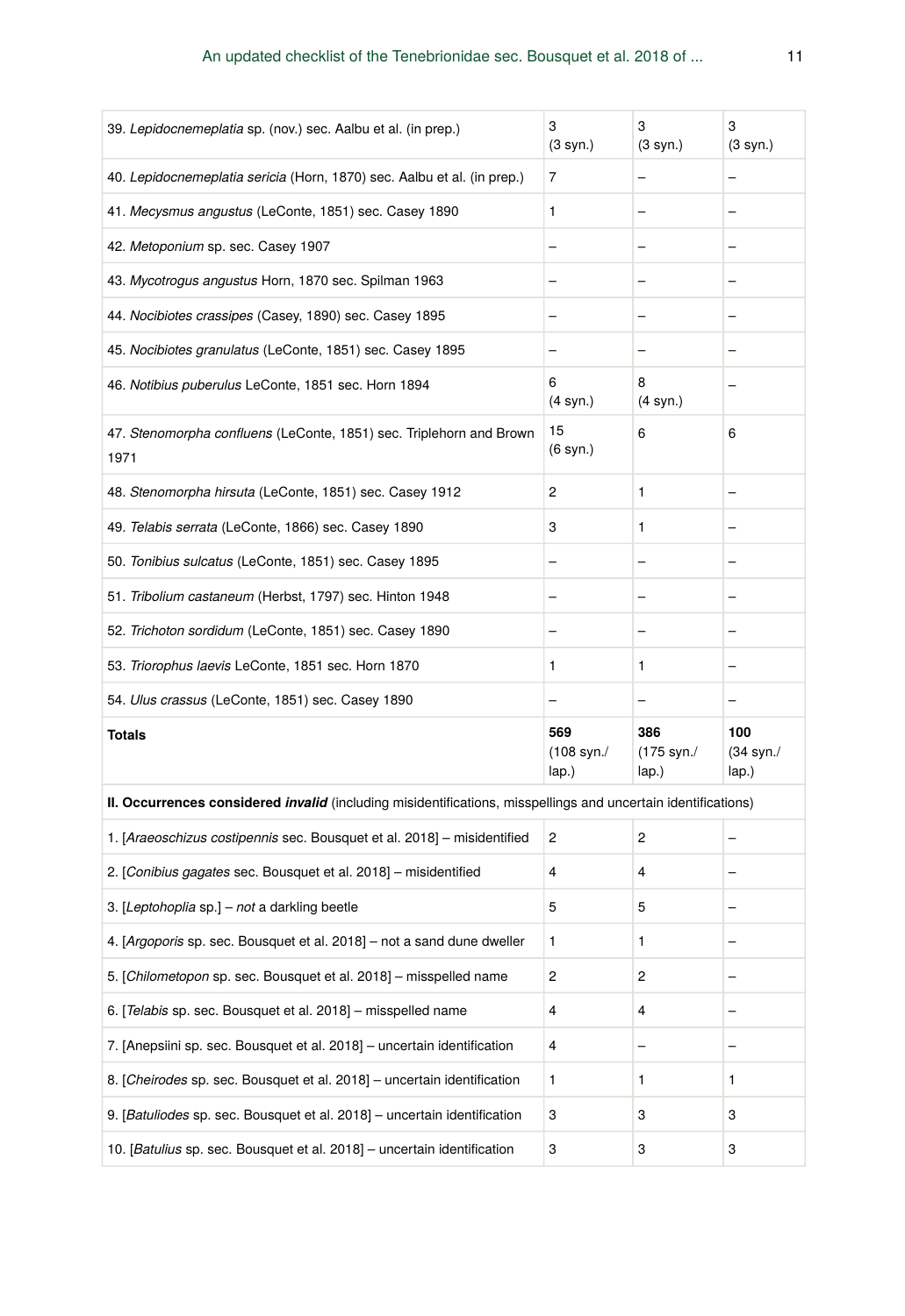| 11. [Chilometopon sp. sec. Bousquet et al. 2018] - uncertain<br>identification  | $\overline{2}$ | 1  | $\overline{2}$ |
|---------------------------------------------------------------------------------|----------------|----|----------------|
| 12. [Cnemodinus sp. sec. Bousquet et al. 2018] - uncertain<br>identification    | 3              | 3  | 3              |
| 13. [Cryptoglossa sp. sec. Bousquet et al. 2018] - uncertain<br>identification  | 1              | 1  |                |
| 14. [Edrotes sp. sec. Bousquet et al. 2018] - uncertain identification          | 30             | 6  | $\overline{4}$ |
| 15. [Eleodes sp. sec. Bousquet et al. 2018] - uncertain identification          | 1              | 1  | 1              |
| 16. [Eusattus sp. sec. Bousquet et al. 2018] - uncertain identification         | $\mathbf{1}$   | 1  |                |
| 17. [Notibius sp. sec. Bousquet et al. 2018] - uncertain identification         | 1              | 1  |                |
| 18. [Pimeliinae sp. sec. Bousquet et al. 2018] - uncertain identification       | $\overline{2}$ | 2  | $\overline{2}$ |
| 19. [Telabis sp. sec. Bousquet et al. 2018] - uncertain identification          | 5              | 5  | 3              |
| 20. [Tenebrionidae sp. sec. Bousquet et al. 2018] - uncertain<br>identification | 58             | 11 | 11             |
| 21. [Triorophus sp.sec. Bousquet et al. 2018] - uncertain identification        | 1              | 1  | 1              |
| 22. [Zopherus tristis LeConte, 1851] - not a darkling beetle                    |                | 1  |                |
| <b>Totals</b>                                                                   | 133            | 59 | 34             |

In addition (Section II), each portal includes occurrences *not* considered valid for the focal taxonomic entities, mostly due to erroneous or uncertain identification (in our judgment), as follows: SCAN includes 133 occurrences corresponding to 21 taxonomic concepts; iDigBio contains 59 occurrences representing 21 taxonomic concepts; and GBIF serves up 34 records pertaining to 11 taxonomic concepts.

The patterns of occurrence-level overlap amongst the three data portals tell a potentially interesting story about biodiversity data meta-aggregation and signal propagation (or loss), as well as the relationship between regionally and/or taxonomically constrained portals and data quality (Mesibov 2013, Gries et al. 2014, Franz and Sterner 2018, Mesibov 2018). However, these topics reside somewhat outside of our current focus. Similarly, with the exception of the select occurrences discussed below, we will not dissect in detail the various apparent instances of nomenclatural adjustments and incorrect or uncertain identifications that the portal data represent.

# **4.2.1. Symbiota Collections of Arthropods Network portal**

Three records require in-depth discussion. First, occurrence [BYUC065760](http://scan-bugs.org/portal/collections/individual/index.php?occid=20925175) is identified in SCAN to the genus-level name *Argoporis* Horn, 1870 and located in "Vista" *County*, California, which - unlike the city of Vista (San Diego *County*) - is not a recognized area. Hence the georeferencing of this record is suspect. Two species of *Argoporis* sec. Berry 1980 are known from the general region (Aalbu and Smith 2014) and their members could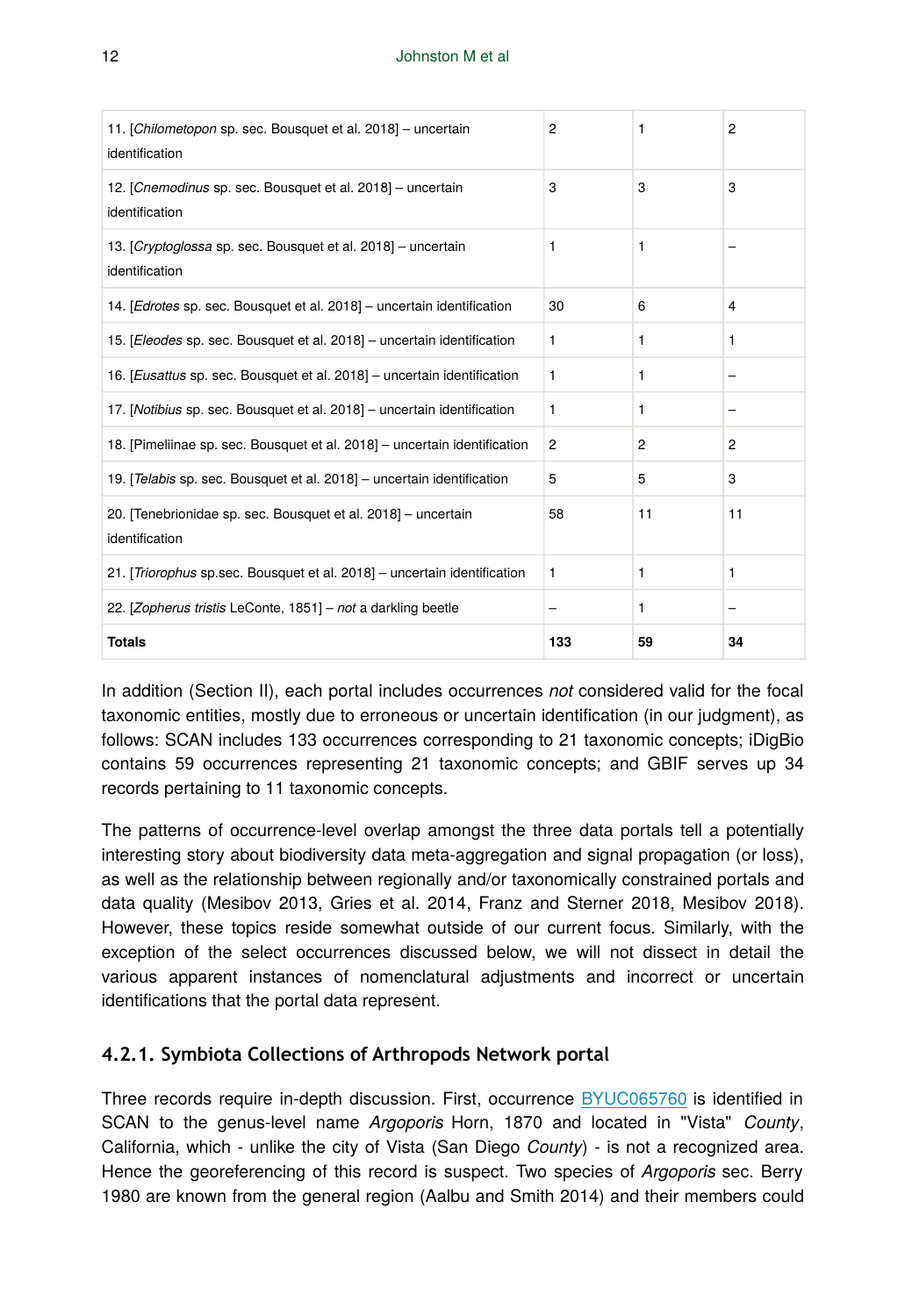potentially occur near the Algodones. However, the occurrence [BYUC065760](http://scan-bugs.org/portal/collections/individual/index.php?occid=20925175) is here regarded as not being a dune dweller due to the locality uncertainty and lack of other valid records.

Second and third, occurrences {[X1016339,](http://scan-bugs.org/portal/collections/individual/index.php?occid=12639076) [X1036349,](http://scan-bugs.org/portal/collections/individual/index.php?occid=12639077) [X1012882](http://scan-bugs.org/portal/collections/individual/index.php?occid=12639086), [X1012952](http://scan-bugs.org/portal/collections/individual/index.php?occid=12639087)} are identified to the species-level name *Conibius gagates* (Horn, 1870); whereas occurrences { [X1002077](http://scan-bugs.org/portal/collections/individual/index.php?occid=12639075), [X1001631](http://scan-bugs.org/portal/collections/individual/index.php?occid=12639088)} are identified to *Araeoschizus costipennis* LeConte, 1851. All six specimen identifications were made by a non-specialist and we consider them to be doubtful. There are no additional records available either via Andrews et al. 1979, Papp 1981's revision or other surveyed collections. Occurrences of *Conibius gagates* sec. Casey 1890 are otherwise known from Phoenix, Arizona and eastward thereof. We therefore cannot consider the aforementioned records as valid at this time.

See also Suppl. material 6.

### **4.2.2. Integrated Digitized Biocollections portal**

The portal propagates many of the issues originating with SCAN (see Section 4.2.1.). Occurrence [BYUC087901](https://www.idigbio.org/portal/records/0992da29-6366-4650-ae65-cfb6669da01a), identified to the species-level name *Zopherus tristis* LeConte, 1851, is returned under the "Tenebrionidae" search criterion by matching an identification reference citation. However, the nominal genus has long been recognized in the family Zopheridae sec. Crowson 1955 and is classified accordingly in the iDigBio backbone taxonomy.

See also Suppl. material 6.

### **4.2.3. Global Biodiversity Information Facility portal**

The portal internally reclassifies the aggregated occurrence data specimen data according to the GBIF backbone taxonomy (GBIF Secretariat 2017). As none of the species-level names included in the expert-generated checklist is recognized in the GBIF backbone taxonomy, we could only utilize the verbatim occurrence data which pertained to only 15 species-level concepts according to our interpretation.

See also Suppl. material 6.

# **5. Precinctive tenebrionid species**

Following Frank and McCoy (1990), we prefer the term *precinctive* in the sense of "confined only to the area specified", to connote a restricted geographic range, over the broader term *endemic* which can generally be applied to mean indigenous to, though the latter is often used in a synonymous sense. Two levels of precintion are assessed: (1) entities restricted to the Gran Desierto de Altar and (2) those restricted to the Lower Colorado River Valley.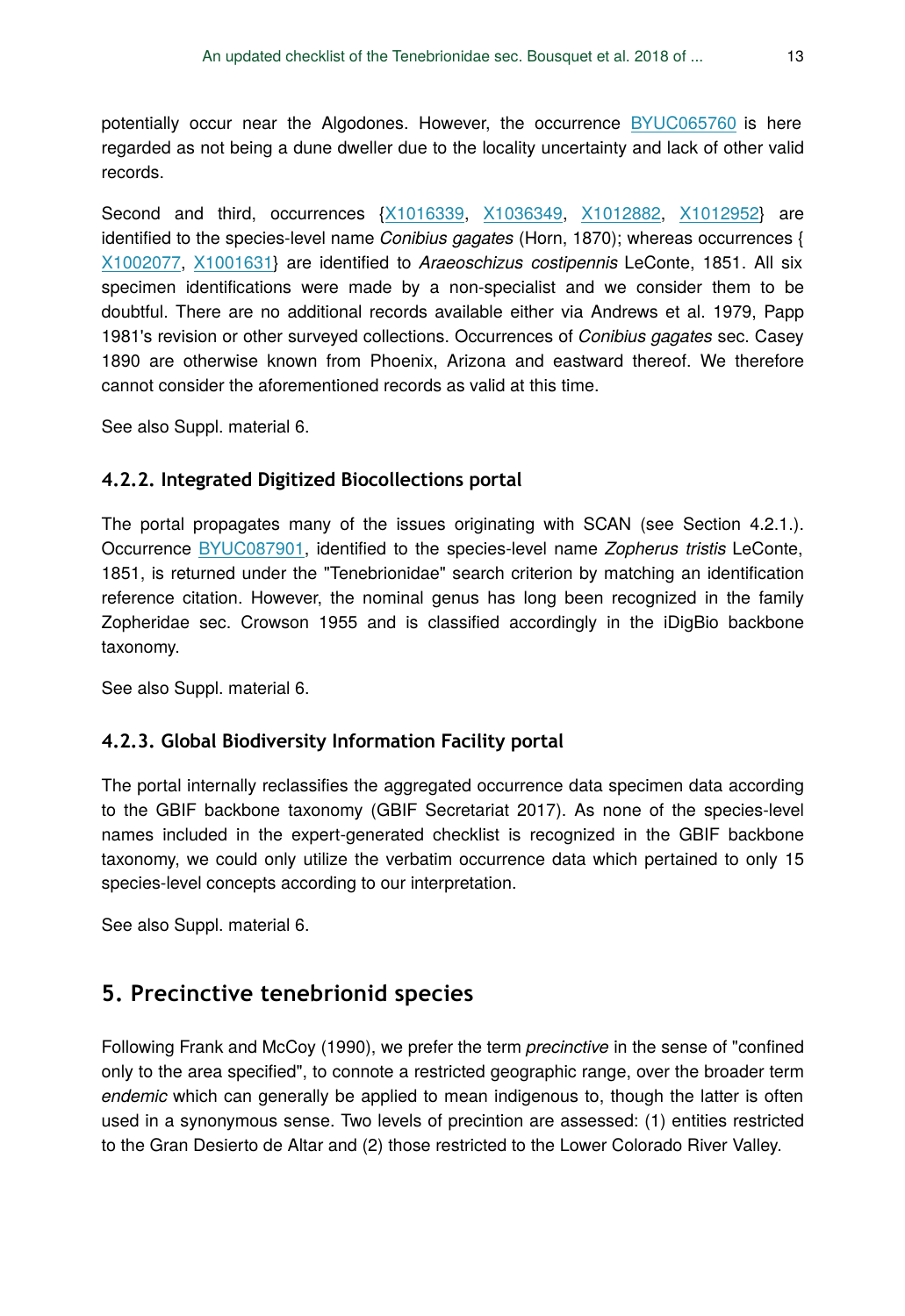Table 3 summarizes our assessment of patterns of precinction relative to the expertgenerated checklist (Table 1). The patterns are based on data taken from primary literature sources; including most recently Aalbu and Smith (2014). Pertinent SCAN occurrences were added to this dataset and used to evaluate distributional boundaries. Recognized species were scored in one of three ways: (1) only known from the Algodones and the Gran Desierto de Altar; (2) only known from the Lower Colorado River Valley region of the Sonoran Desert, including at least one locality *not* within the Algodones or Gran Desierto; and (3) known to extend beyond the boundaries of the Lower Colorado River Valley. For the latter category, distributions were further differentiated as follows: (1) inhabiting the Mohave Desert; (2) inhabiting other parts of Baja California - generally the Vizcaíno region of the Sonoran Desert (see Shreve 1951, Brown 1994); and (3) inhabiting other geographic regions.

#### Table 3.

Pattern of precinction of Tenebrionidae species (sec. auctorum) known to occur in the Algodones. Taxonomic concept labels are numbered in accordance with Tables 1, 2 to facilitate comparisons. Abbreviations: Gran Desierto = Gran Desierto de Altar; Lower Col. RV = Lower Colorado River Valley; Baja Calif. = Baja California. See text for further detail.

| <b>Taxonomic concept label</b>                                       | Gran<br><b>Desierto</b>          | Lower Col.<br><b>RV</b> | <b>Mohave</b><br><b>Desert</b> | Baja<br>Calif. | Other<br>Areas |
|----------------------------------------------------------------------|----------------------------------|-------------------------|--------------------------------|----------------|----------------|
| 3. Araeoschizus andrewsi Papp, 1981 sec. Papp 1981                   | $\ddot{}$                        |                         |                                |                |                |
| 5. Araeoschizus wasbauerorum Papp, 1981 sec. Papp 1981               | $\ddot{}$                        |                         |                                |                |                |
| 10. Batuliodes wasbaueri Doyen, 1987 sec. Doyen 1987                 | $\ddot{}$                        |                         |                                |                |                |
| 11. Batuliomorpha imperialis Doyen, 1987 sec. Doyen 1987             | $\ddot{}$                        |                         |                                |                |                |
| 39. Lepidocnemeplatia sp. (nov.) sec. Aalbu et al. (in prep.)        | $\begin{array}{c} + \end{array}$ |                         |                                |                |                |
| 4. Araeoschizus hardyi Papp, 1981 sec. Papp 1981                     |                                  | $\ddot{}$               |                                |                |                |
| 12. Batulius setosus LeConte, 1851 sec. Doyen 1987                   |                                  | $\ddot{}$               |                                |                |                |
| 25. Edrotes arens La Rivers, 1947 sec. Doyen 1968                    |                                  | $\ddot{}$               |                                |                |                |
| 28. Embaphion depressum (LeConte, 1851) sec. Johnston et al.<br>2015 |                                  | $\ddot{}$               |                                |                |                |
| 30. Eupsophulus horni (Champion, 1885) sec. Spilman 1959             |                                  | $+ (?)$                 |                                |                |                |
| 31. Eusattus dilatatus LeConte, 1851 sec. Doyen 1984                 |                                  | $\ddot{}$               |                                |                |                |
| 32. Eusattus productus LeConte, 1858 sec. Doyen 1984                 |                                  | $\ddot{}$               |                                |                |                |
| 37. Hymenorus thoracicus Fall, 1931 sec. Fall 1931                   |                                  | $\ddot{}$               |                                |                |                |
| 43. Mycotrogus angustus Horn, 1870 sec. Spilman 1963                 |                                  | $+ (?)$                 |                                |                |                |
| 1. Alaephus macilentus Casey, 1924 sec. Fall 1907                    |                                  |                         | $+$                            | $\ddot{}$      | $\ddot{}$      |
| 2. Anepsius delicatulus LeConte, 1851 sec. Doyen 1987                |                                  |                         | $\ddot{}$                      | $\ddot{}$      | $\ddot{}$      |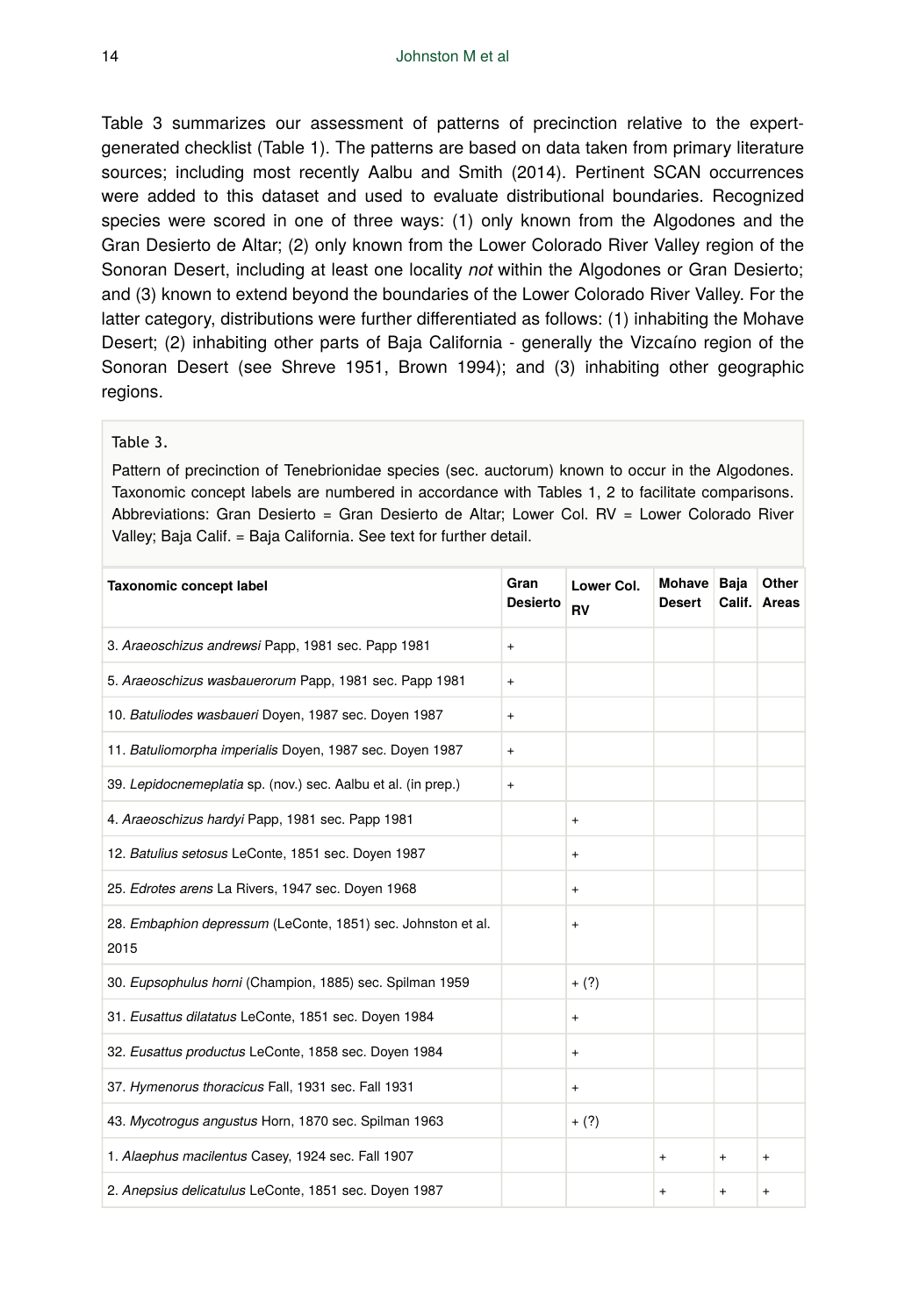| 6. Asbolus laevis LeConte, 1851 sec. Aalbu 2005                             |  | $\ddot{}$ |                                  |           |
|-----------------------------------------------------------------------------|--|-----------|----------------------------------|-----------|
| 7. Asbolus papillosus (Triplehorn, 1964) sec. Aalbu 2005                    |  | $\ddot{}$ |                                  |           |
| 8. Asbolus verrucosus LeConte, 1851 sec. Aalbu 2005                         |  | $\ddot{}$ | $\ddot{}$                        | $\ddot{}$ |
| 9. Batuliodes obesus Doyen, 1987 sec. Doyen 1987                            |  | $\ddot{}$ |                                  |           |
| 13. Blapstinus histricus Casey, 1890 sec. Davis 1970                        |  | $\ddot{}$ |                                  | $\ddot{}$ |
| 14. Cerenopus concolor LeConte, 1851 sec. Berry 1973                        |  | $\ddot{}$ | $\begin{array}{c} + \end{array}$ |           |
| 15. Cheirodes californicus (Horn, 1870) sec. Horn 1870                      |  | $\ddot{}$ |                                  | $\ddot{}$ |
| 16. Chilometopon abnorme (Horn, 1870) sec. MacLachlan and<br>Olson 1990     |  | $\ddot{}$ | $\ddot{}$                        | $^{+}$    |
| 17. Chilometopon brachystomum Doyen, 1983 sec. MacLachlan<br>and Olson 1990 |  | $\ddot{}$ | $\begin{array}{c} + \end{array}$ | $\ddot{}$ |
| 18. Chilometopon helopioides Horn, 1974 sec. MacLachlan and<br>Olson 1990   |  | $\ddot{}$ | $\begin{array}{c} + \end{array}$ | $\ddot{}$ |
| 19. Chilometopon pallidum Casey, 1890 sec. MacLachlan and<br>Olson 1990     |  | $\ddot{}$ | $\ddot{}$                        | $\ddot{}$ |
| 20. Cnemodinus testaceus (Horn, 1870) sec. Casey 1907                       |  | +         |                                  |           |
| 21. Conibiosoma elongatum (Horn, 1870) sec. Casey 1890                      |  | +         |                                  | +         |
| 22. Conibius opacus (LeConte, 1866) sec. Casey 1890                         |  |           | $\begin{array}{c} + \end{array}$ |           |
| 23. Craniotus pubescens LeConte, 1851 sec. Aalbu et al. 2015                |  | $\ddot{}$ | $\ddot{}$                        | $\ddot{}$ |
| 24. Cryptoglossa muricata (LeConte, 1851) sec. Aalbu 2005                   |  | +         | $\begin{array}{c} + \end{array}$ |           |
| 26. Edrotes ventricosus LeConte, 1851 sec. Doyen 1968                       |  | $\ddot{}$ |                                  | $\ddot{}$ |
| 27. Eleodes armata LeConte, 1851 sec. Johnston et al. 2015                  |  | +         | $\begin{array}{c} + \end{array}$ | $\ddot{}$ |
| 29. Eupsophulus castaneus (Horn, 1870) sec. Spilman 1959                    |  | +         |                                  | $\ddot{}$ |
| 33. Helops arizonensis Horn, 1874 sec. Horn 1874                            |  |           |                                  | $\ddot{}$ |
| 35. Hymenorus exiguus Casey, 1891 sec. Fall 1931                            |  |           |                                  | $\ddot{}$ |
| 36. Hymenorus irritus Fall, 1931 sec. Fall 1931                             |  |           |                                  | $\ddot{}$ |
| 38. Latheticus prosopis Chittenden, 1904 sec. Chittenden 1904               |  |           |                                  | $\ddot{}$ |
| 40. Lepidocnemeplatia sericia (Horn, 1870) sec. Aalbu et al. (in<br>prep.)  |  | $\ddot{}$ |                                  | $\ddot{}$ |
| 41. Mecysmus angustus (LeConte, 1851) sec. Casey 1890                       |  |           |                                  | $\ddot{}$ |
| 44. Nocibiotes crassipes (Casey, 1890) sec. Casey 1895                      |  |           | $\begin{array}{c} + \end{array}$ |           |
| 45. Nocibiotes granulatus (LeConte, 1851) sec. Casey 1895                   |  |           |                                  | $\ddot{}$ |
| 46. Notibius puberulus LeConte, 1851 sec. Horn 1894                         |  | $\ddot{}$ |                                  | $\ddot{}$ |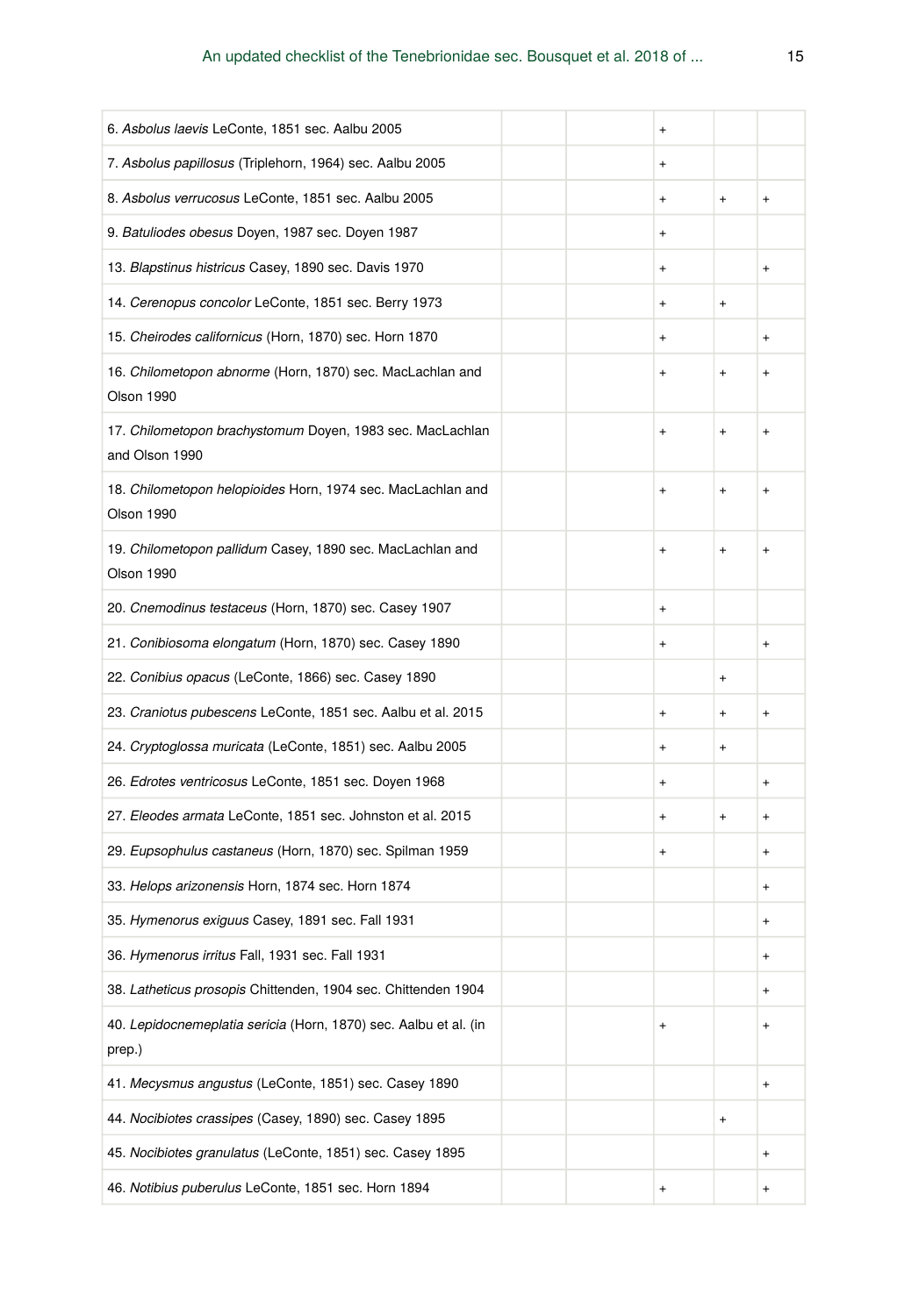| 47. Stenomorpha confluens (LeConte, 1851) sec. Triplehorn and<br>Brown 1971 |   |        | $+$       |           |           |
|-----------------------------------------------------------------------------|---|--------|-----------|-----------|-----------|
| 48. Stenomorpha hirsuta (LeConte, 1851) sec. Casey 1912                     |   |        |           |           | $+$       |
| 49. Telabis serrata (LeConte, 1866) sec. Casey 1890                         |   |        | $+$       | $\ddot{}$ | $\ddot{}$ |
| 50. Tonibius sulcatus (LeConte, 1851) sec. Casey 1895                       |   |        | $+$       | $\ddot{}$ |           |
| 51. Tribolium castaneum (Herbst, 1797) sec. Hinton 1948                     |   |        | $+$       | $+$       | $+$       |
| 52. Trichoton sordidum (LeConte, 1851) sec. Casey 1890                      |   |        | $\ddot{}$ |           | $+$       |
| 53. Triorophus laevis LeConte, 1851 sec. Horn 1870                          |   |        | $+$       |           | $+$       |
| 54. Ulus crassus (LeConte, 1851) sec. Casey 1890                            |   |        | $+$       | $+$       | $+$       |
| Totals                                                                      | 5 | 9 (2?) | 29        | 17        | 28        |

### **5.1. Gran Desierto de Altar**

The nearly contiguous Algodones Dune formation and the large sand sea of the Gran Desierto de Altar are both derived from sediments from the Colorado River (Lancaster et al. 1987, Muhs et al. 1995) and are narrowly separated by the river's current course. The Colorado River begain draining into this region around 4 mya (Winker and Kidwell 1986, Derickson et al. 2008), depositing sediments that formed the Colorado River Delta, which now marks the northern limit of the Gulf of California (Waters 1983). The presently dry Salton Trough, the low-lying region north of the Colorado River Delta, has seen periodic flooding during the Holocene - by the Colorado River changing course westward and draining into the prehistoric Lake Cahuilla - at least three times in the past two thousand years (Waters 1983). Sediments from these sequential fillings of Lake Cahuilla are thought to have formed the Algodones Dunes (Norris and Norris 1961, Derickson et al. 2008). As a biogeographic factor, the Colorado River could present a barrier to gene flow and dispersal for sand-dune restricted lineages, particularly if these are flightless and thus dispersallimited. Nevertheless, it is unclear whether any species-level entities of darkling beetles are *unique* to either the Algodones Dunes or the Gran Desierto de Altar. Moreover, historical shifts in the placement and volume of the Colorado River may have facilitated the homogenization of faunal distributions. Thus we consider the Colorado River-derived dunes - spanning both the Algodones Dunes and the Gran Desierto de Altar - as a single cohesive biogeographic region and we refer to it simply as the Gran Desierto.

As shown in Table 3, the following five entities are seemingly restricted to the Gran Desierto. *Araeoschizus andrewsi* sec. Papp 1981 and *Araeoschizus wasbauerorum* sec. Papp 1981 are both known from the Algodones and the Gran Desierto de Altar. *Batuliodes wasbaueri* sec. Doyen 1987 is known from the Algdones as well as from a small remnant sand dune area, located approximately 20 miles southeast of Mexicali, Mexico, near the Colorado River. The congruent distributions of these three flightless species reinforce the notion of a single biogeographic subregion. *Batuliomorpha imperialis* sec. Doyen 1987 and *Lepidocnemeplatia* sp. (nov.) sec. Aalbu et al. (in prep.) are both small species (~ 3 mm in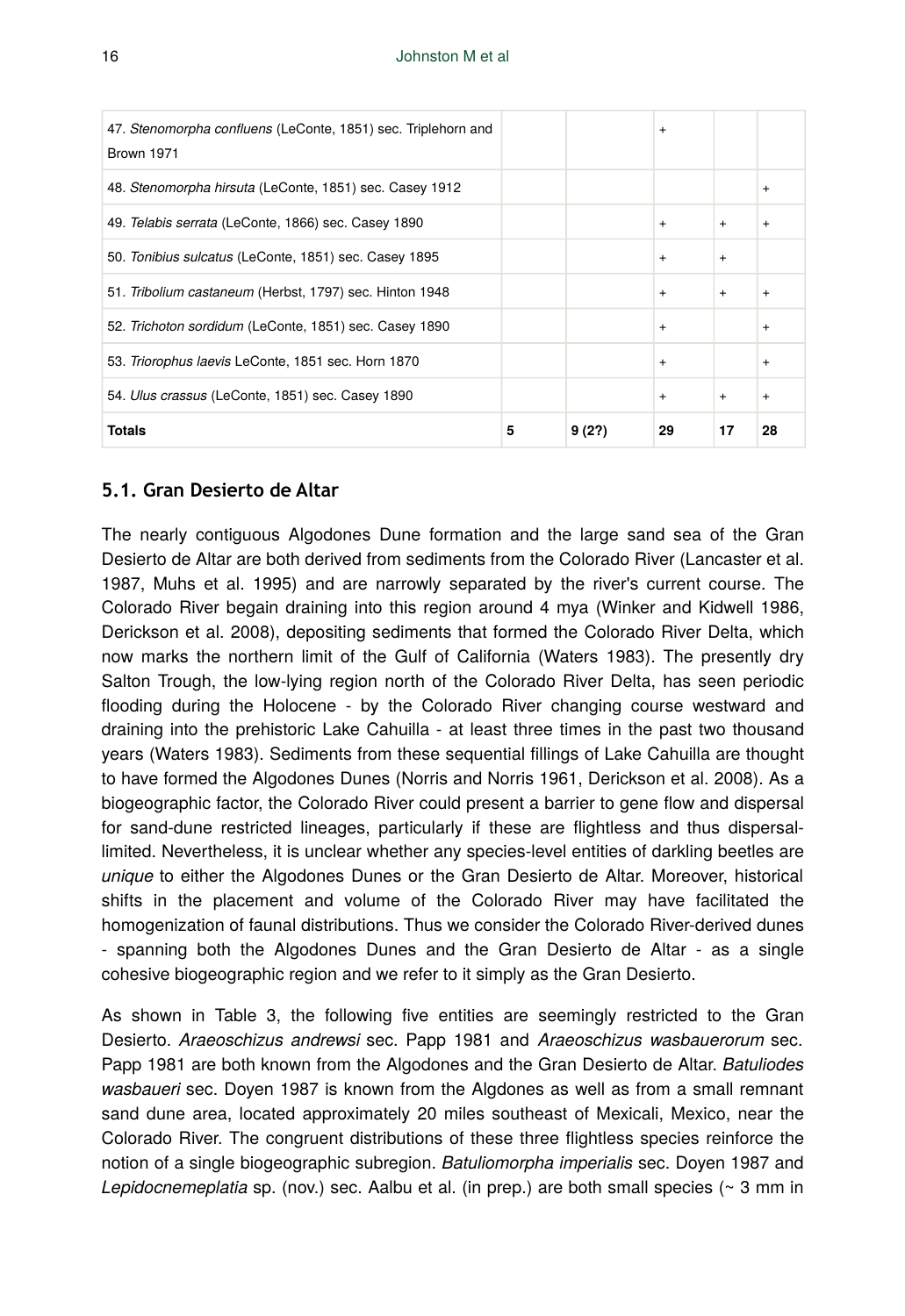length) collected mainly by sifting sand. They are currently only recorded from the Algodones, though we may expect them to be more widespread but uncollected throughout the Gran Desierto.

Kimsey et al. (2017) considered the following four species as "only recorded from the [Algodones] dunes": *Edrotes arens* sec. Doyen 1968, *Eusattus dilatatus* sec. Doyen 1984, *Nocibiotes crassipes* sec. Casey 1895 and *Tonibius sulcatus* sec. Casey 1895. We hereby refute all of these assessments of Algodones-constrained precinction. *Edrotes arens* sec. La Rivers 1947 was originally described based on three specimens from the Yuma Dunes in Arizona, with subsequent literature reports from many sand dune localities throughout California (Andrews et al. 1979). SCAN and iDigBio hold multiple occurrences of *Edrotes arens* sec. Doyen 1968 from Arizona and California localities. Specimens of *Eusattus dilatatus* sec. Doyen 1984 have been reported in literature from deep sands throughout the Lower Colorado River Valley, ranging from Puerto Peñasco, Mexico, to Blythe, California (Doyen 1984). Again, SCAN and iDigBio serve up the corresponding non-Algodones occurrences. *Nocibiotes* Casey, 1895 sec. Bousquet et al. 2018 is in need of revision, with many specimens in research collections currently not identified to the species level. However, specimens of *Nocibiotes crassipes* sec. Casey 1895 are known to occur in Baja California and throughout southern California (RLA, unpublished data). *Tonibius* Casey, 1895 sec. Bousquet et al. 2018 is presently monotypic, containing only *Tonibius sulcatus* (LeConte, 1851) sec. Casey 1895, which is the entity presumably referred to in Kimsey et al. 2017, with misattributed name authorship ("Casey"). The type locality for *Tonibius sulcatus* sec. Casey 1895 is "San Diego" (LeConte 1851) and additional occurrences are recorded in literature from Baja California (Blaisdell 1943) and Nevada (Thomas 1983). Again, SCAN and iDigBio contain respective occurrences from non-Algodones localities.

### **5.2. Lower Colorado River Valley**

Nine entities present in the Algodones appear to have distributions wider than the Gran Desierto yet are still restricted to the Lower Colorado River Valley (Table 3). Two of these, *Eupsophulus horni* sec. Spilman 1959 and *Mycotrogus angustus* sec. Spilman 1963, are poorly known both in terms of their natural history and distributions. The remaining seven recognized species are typically found in areas with sandy soils. Some are only found in deeper sand dune habitats - e.g. *Edrotes arens* sec. Doyen 1968 and *Eusattus dilatatus* sec. Doyen 1984 - whereas others inhabit sandy washes and alluvial flats (e.g. *Hymenorus thoracicus* sec. Fall 1931). A total of 259 occurrences are available for these nine species in SCAN, of which 234 are considered valid in our assessment (Suppl. material 5). These occurrences are also mapped in Fig. 1 and suggest the presence of a shared distributional pattern: both towards the north, along the Colorado River and east, throughout the low desert regions of the Yuma Desert in south-western Arizona and north-western Sonora. The pattern is tentative, though plausible given similarities in habitat temperatures, rainfall and soil type. More than half of the specimens (125 occurrences) are from the wellsampled Algodones, thus offering little data regarding broader distributions of the respective species. We predict that further sampling and taxonomic identification efforts will reveal more extensive distributions for many of these.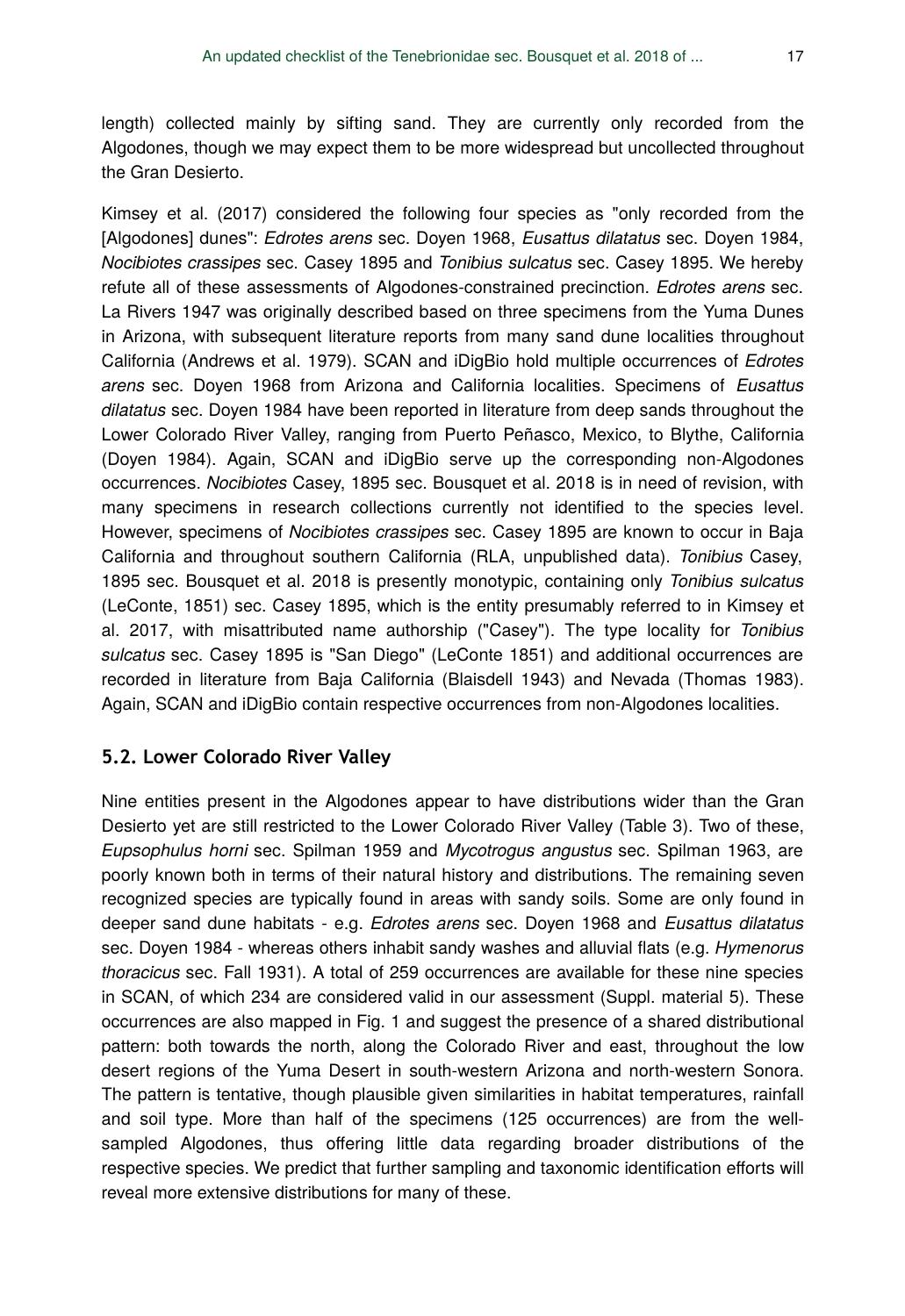

#### Figure 1. doi

Lower Colorado River Valley Restricted Species Distributions. 239 digitized records from SCAN for 9 species. Map generated using [www.simplemappr.net](http://www.simplemappr.net) with background colors indicating ecoregions. The bright pink region encompassing the occurrence records roughly corresponds to the Lower Colorado River Valley subregion of the Sonoran Desert.

### **5.3. Broader biogeographic relationships**

The Algodones and surrounding desert environs of southern California, though usually classified as part of the Sonoran Desert (Brown 1994), have strong floristic ties to both the Mohave Desert to the north and the Vizcaíno Region in the center of the Baja California peninsula (Shreve 1942). The tenebrionid fauna of the Algodones also has strong biogeographic ties to these regions (Table 3). The strongest faunal overlap is with the Mohave Desert, which shares 29 herein recognized species with the Algodones. In contrast, only 17 species extend their distributions into non-Lower Colorado River Valley regions in Baja California. Only 28 out of the 52 examined species have ranges that extend into other biogeographic areas, which typically included either coastal California or other subregions of the Sonoran desert. This rich tenebrionid fauna of the Algodones may owe its diversity in part to the blending of psammophilic faunas from the surrounding regions.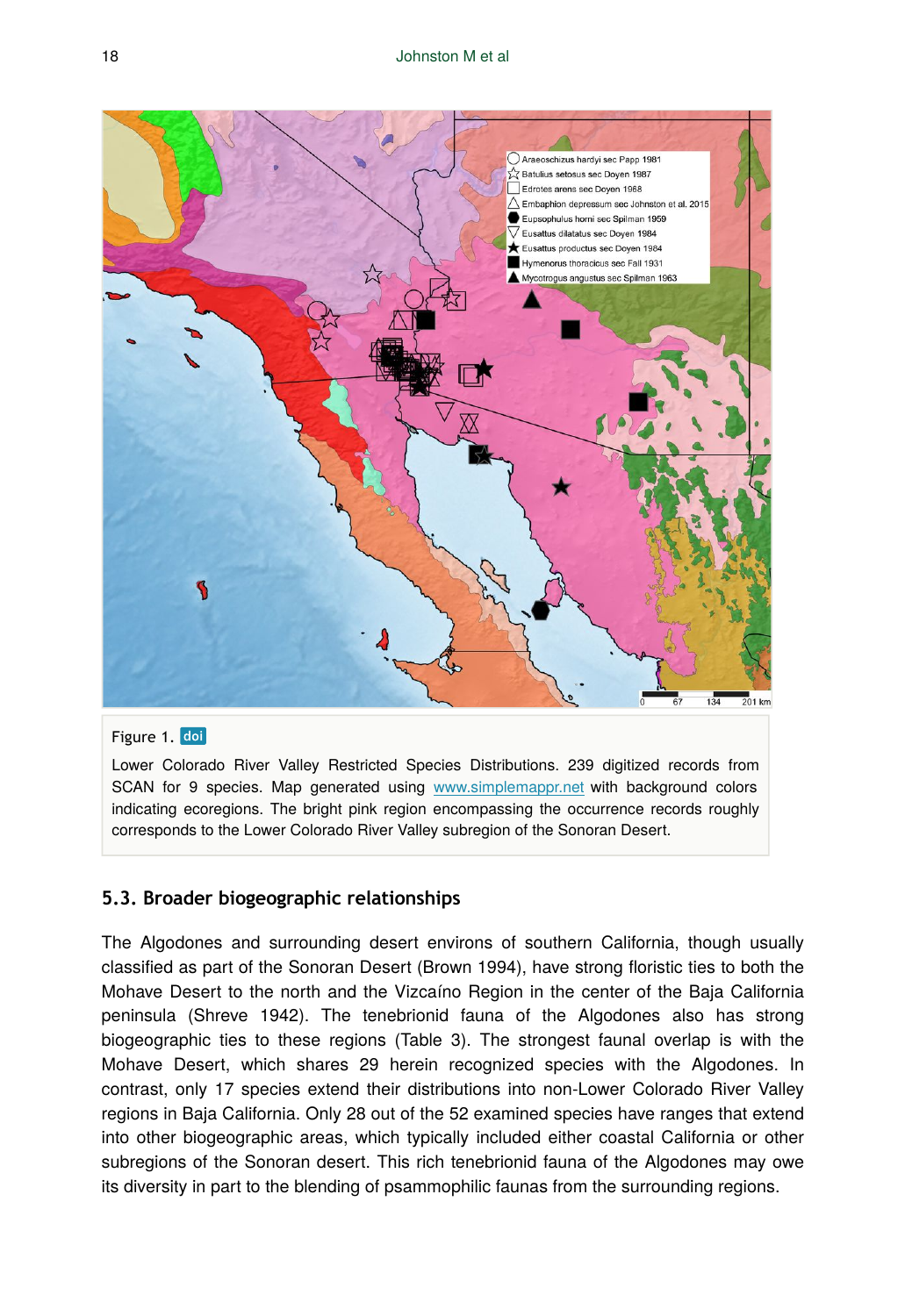# **6.1. Review of the checklist update**

Regional checklists are published to be used, corrected, expanded and inevitably become outdated - the sooner the better. In that sense and only for the subcomponent of the Tenebrionidae sec. Bousquet et al. 2018, the checklist of Kimsey et al. (2017) has already served its purpose. At the same time, we have shown that these authors (and the reviewers, presumably) could have worked more thoroughly on their checklist product (see also Suppl. material 7). In addition to significant literature record omissions (e.g. Andrews et al. 1979) and nomenclatural errors, we may consider the institutional-only, non-Darwin Core database to be inadequate in the context of global biodiversity data aggregation (Maddison et al. 2012, Page et al. 2015). Moreover, occurrences of as many as 31 focal recognized species of Tenebrionidae sec. Bousquet et al. 2018 in the Algodones could have been discovered and included just by querying the SCAN portal. Indeed, every species recognized in Table 1 has at least one occurrence record in SCAN, though not necessarily from the Algodones. Thirteen species reported on SCAN from the Algodones were not listed in Andrews et al. (1979), including five which have never been reported from the region in published literature until now. In our view and considering the presence of nearly 7 million North American occurrences in SCAN currently (see Introduction), this suggests that any author, aspiring to generate a comprehensive and reliable checklist of North American insects, is well advised to explore and selectively include aggregated, occurrence data to their product. At a minimum, we would expect an explanation why such data were discarded, following their exploration (see also Ferro and Flick 2015, Sikes et al. 2016).

Of course, the flipside of the above message is this: a very considerable subsection of the Table 1 checklist depends solely on our access to and reliance on, specimen material from the Rolf L. Aalbu Collection. This collection has no on-line presence at the moment, nor foreseeable support to digitize these data moving forward. The RLAC data are both invaluable in their content and unsuited in their current form for a strictly Darwin Corebased checklist approach.

# **6.2. Evolving checklist data practices**

Aggregated occurrence data typically come with a combination of data formatting and quality insufficiencies that are justly attributed to the digitizing source collection, plus other shortcomings newly generated in the process of aggregation (Mesibov 2013, Mesibov 2018, Franz and Sterner 2018). Rather than reviewing these issues (once more) in the context of our particular checklist update, we limit our discussion to a few pragmatic as well as more future-oriented solutions to enhancing occurrence data-based checklists.

We believe that the emergence of aggregated occurrence data should not only enrich the types of information sources and data formats that contribute to checklists, but should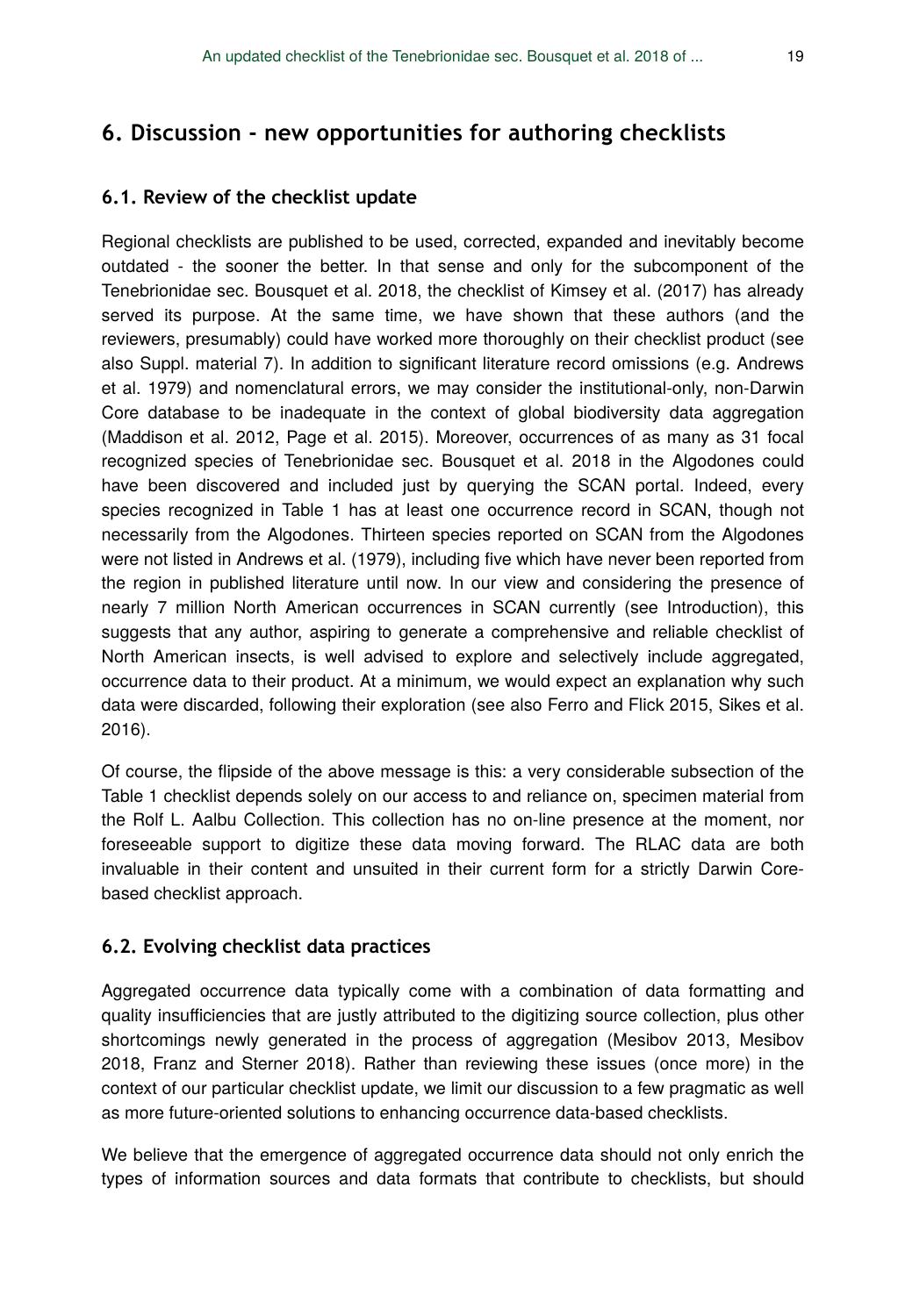increasingly obviate altogether the notion of static, closed, print or digital checklist publications. Indeed, from a technical and perhaps also scientific point of view, the interaction between the Kimsey et al. (2017) checklist and our update need not take the form of two structurally unconnected information packages, each wholly attributed to either one or the other author team. Instead, we can envision the two respective contributions, or checklist *versions*, to develop as finely attributed bundles of annotations (Morris et al. 2013), managed on top of an underlying, unified Darwin Core-based occurrence data network. Similarities and differences between each version could then be expressed almost entirely via automated services - as a differential ("delta" - Δ) between two Darwin Core-compatible sets of occurrence records. Subsequent authors would receive credit mainly for occurrences added, or reviewed and newly annotated, in relation to previously published records sets.

For such incremental, wholly Darwin Core-based published checklist versions to become reality, however, several aspects of authoring checklists need to receive careful attention. In particular, authors should express clearly which data sources of the current checklist version are also traceable to aggregated occurrences, or are solely reliant on expert assessment of non-mobilized records (compare Table 1 and Table 2). Our update shows that the latter category remains essential. At the same time, moving most or all occurrence records into the former category is highly desirable and a pre-requisite for fully Darwin Core standard-based checklists.

Likely, this also means that the biodiversity data community should strive to lower or remove technical and social barriers to mobilizing occurrences from private or institutional collections that currently lack the resources to accomplish aggregation. In other words, we believe that data mobilization by outsiders should become more frequent.

From a technical point of view, it is possible to set up a portal collection where any checklist author can mobilize and annotate any occurrence they are able to process as part of their research and data filtering effort - even and especially if the specimens in question belong to other individuals or institutions. We have done so, on an exploratory scale, with the "ARTSYS" collection (Externally Processed Specimens - Arthropod Systematics Research) in SCAN: [http://scan-bugs.org/portal/collections/misc/collpro](http://scan-bugs.org/portal/collections/misc/collprofiles.php?collid=114)files.php?collid=114. However, the prevalent culture for North American insect collections is that decisions regarding formal specimen digitization are strongly tied to the constraints of specimen ownership. This position is not well aligned with checklist author motivations to produce open, reusable data packages. An increased decoupling between the physical specimen repository and the ability to mobilize the associated occurrence data is needed.

Lastly, the notion of open, dynamic data checklists requires additional efforts to contextualize each version's - and indeed each occurrence record's - taxonomic concept usages and concept-referencing identification assertions. Too often the tradition of publishing static biodiversity data products is tied to an underlying assumption that readers will reliably understand the authors' name usages in context (though see Franz et al. 2016, Remsen 2016, Franz and Sterner 2018, Packer et al. 2018, Senderov et al. 2018).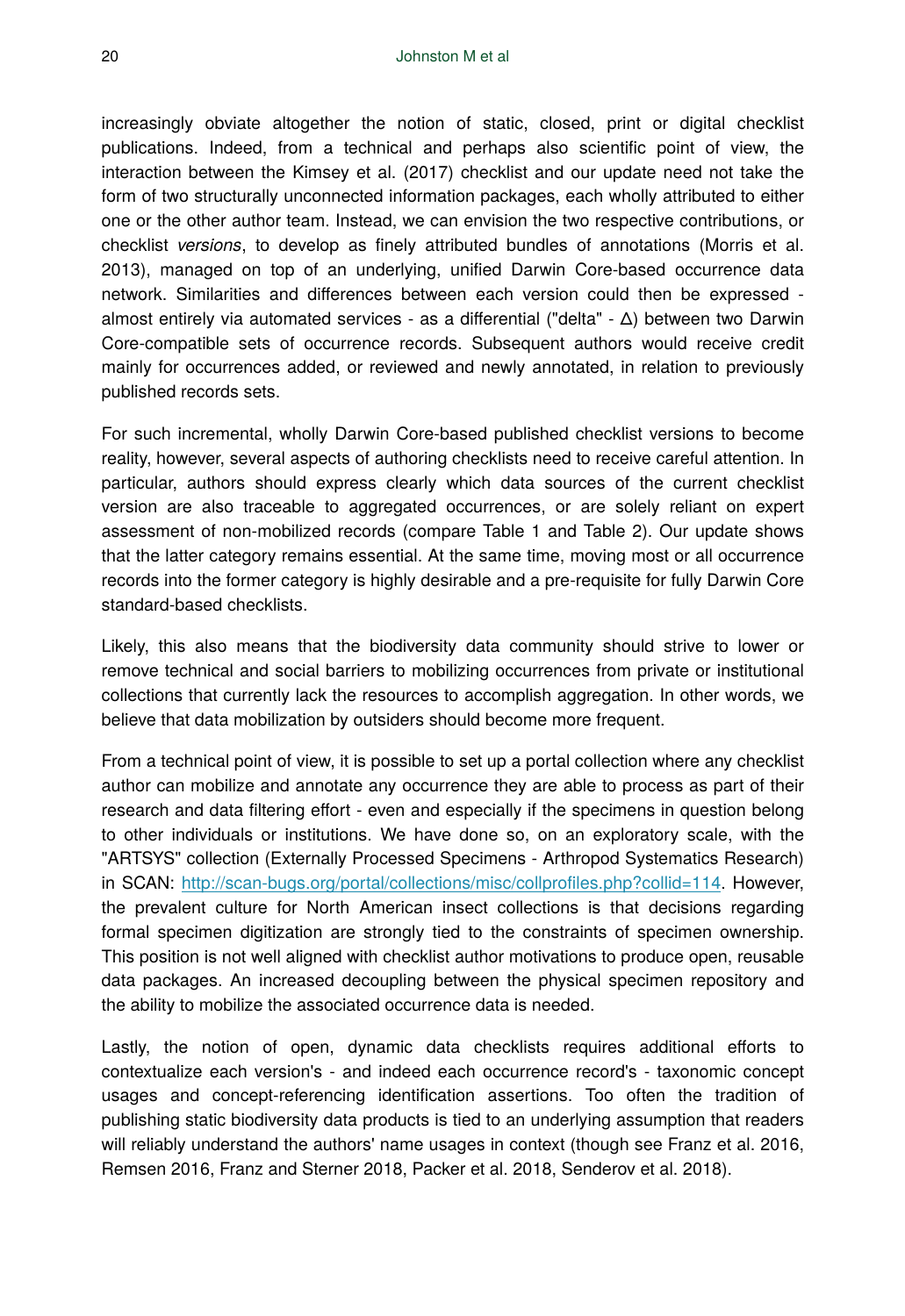Our use of taxonomic concept labels is one component of making checklists version-ready, by connecting the name usages in the above table to *particular* systematic treatments in which the corresponding evolutionary entities are circumscribed. Yet we should also note that, at the level of occurrences, our data are not fully there yet (see Suppl. materials 2, 3, 4). Of the 693 occurrences taken from SCAN, maximally 229 records (33.0%) entail *some* information regarding the terms dwc:identifiedBy and/or dwc:dateIdentified. Only five occurrences (0.7%) have the term dwc:identificationReference filled with data. These ratios are unsatisfactory; and yet this low degree of concept/identification reference annotation is still better in relation to the data served up by the other two aggregators. iDigBio offers 454 occurrences, which detail no identification data at all. Meanwhile GBIF has 133 records, of which 92 (69.2%) show identification data. However, these data are very frequently altered - i.e.,"elevated" to the higher-ranked taxonomic name that the GBIF taxonomy recognizes while (falsely) retaining the original identifier attribution (see also Franz and Sterner 2018). We note in passing that only the Symbiota portal allows us to directly (via username/ password log in) contribute occurrence-level identifications and taxonomic concept information.

For regional, occurrence data-based checklists to become fully open and versioning-ready, the first version should set a high bar of *decoupling* both taxonomic name usages and the identifications of occurrences from under-contextualized taxonomic names. We have attempted this for our tabular Tenebrionidae sec. Bousquet et al. 2018 of the Algodones checklist update, but are falling short regarding the underlying occurrence-level data. Moving forward, we need to treat every occurrence like a prospective micropublication that can stand on its own (see also Packer et al. 2018), by carrying sufficient taxonomic and identification-related information to be re-aggregated and re-published in updated checklist versions while retaining the provenance of its taxonomic identity and expert work effort. Only then can we assign proper credit to these experts and their work of enhancing the quality of regional checklists.

# **Acknowledgements**

We are very grateful for the comments and suggestions provided by the following community reviewers which improved the quality of this manuscript: Patrice Bouchard, Lynn Kimsey, Deborah Paul, Katja Seltmann, Vincent Smith and Matt Woodburn. We also thank Kojun Kanda for confirming occurrence identifications and providing additional records and to Robert Mesibov for discussions of biodiversity data quality. The research of MAJ and NMF is supported in part by the United States Department of Agriculture – Agricultural Research Service (Agreement 58–1275–1–335) and the National Science Foundation (DEB–1258154 and DEB–1754731).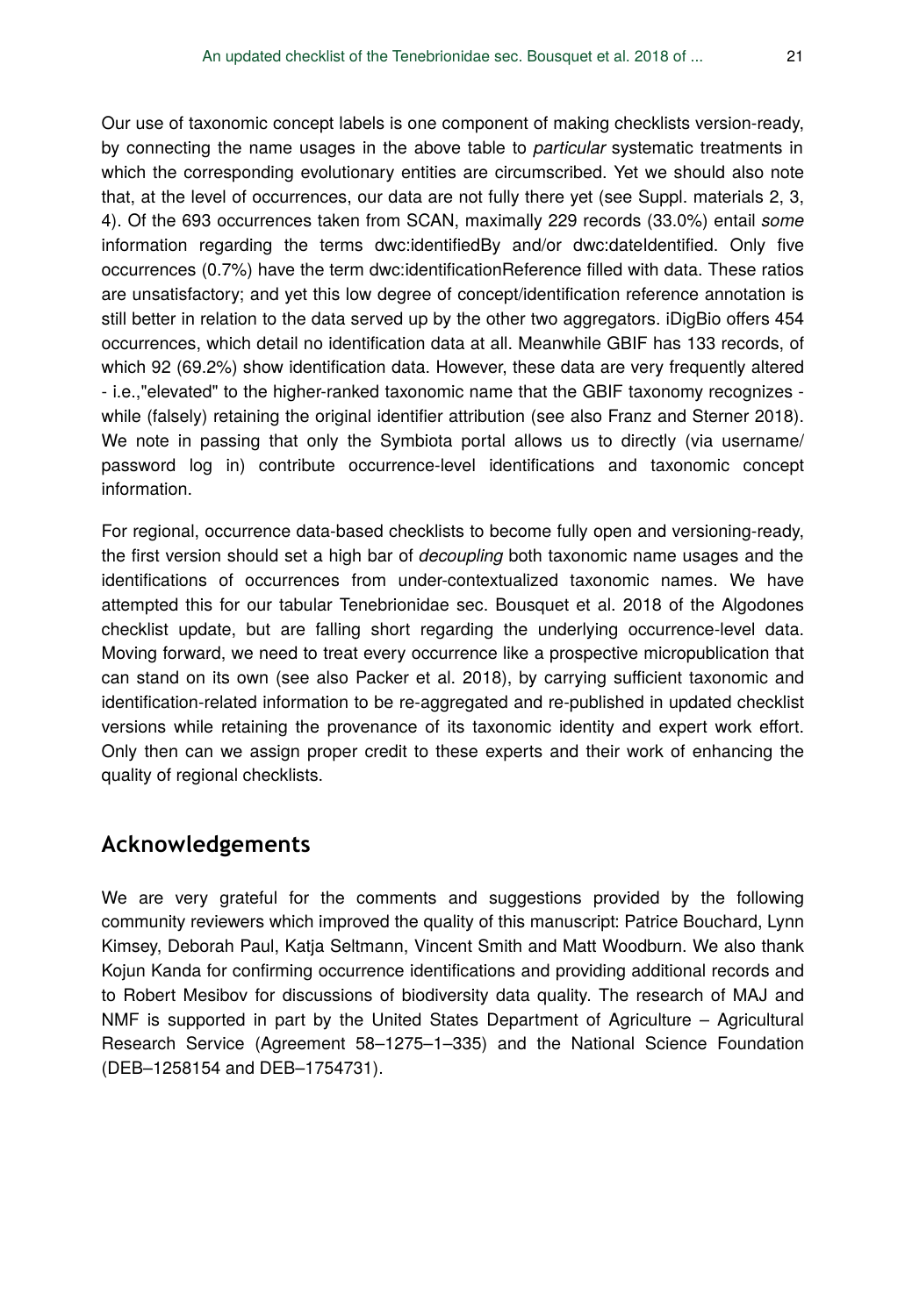# **References**

- Aalbu R (2005) The pimeliine tribe Cryptoglossini: classification, biology and inferred phylogeny (Coleoptera: Tenebrionidae). Annales Zoologici 55 (4): 677‑756.
- Aalbu R, Smith A (2014) The Tenebrionidae of California: A time sensitive snapshot assessment. ZooKeys 415: 9‑22.<https://doi.org/10.3897/zookeys.415.6523>
- Aalbu RL, Smith AD, Piñero FS (2015) A Revision of *Craniotus* Leconte (Coleoptera: Tenebrionidae: Pimeliinae: Asidini), with descriptions of new insular species from Mexico and notes on distribution and biology. The Coleopterists Bulletin 69: 93-100. <https://doi.org/10.1649/0010-065x-69.mo4.93>
- Andrews FG, Hardy AR, Giuliani D (1979) The coleopterous fauna of selected California sand dunes. California Department of Food and Agriculture, Sacramento, California.
- Beck J, Ballesteros-Mejia L, Nagel P, Kitching IJ (2013) Online solutions and the 'Wallacean shortfall': what does GBIF contribute to our knowledge of species' ranges? Diversity and Distributions 19 (8): 1043‑1050.<https://doi.org/10.1111/ddi.12083>
- Berendsohn WG (1995) The concept of "potential taxa" in databases. Taxon 44 (2): 207. <https://doi.org/10.2307/1222443>
- Berry RL (1973) The Cerenopini and Eulabini, two tribes previously included in the Scaurini (Coleoptera: Tenebrionidae). Annals of the Entomological Society of America 66 (1): 70‑77.<https://doi.org/10.1093/aesa/66.1.70>
- Berry RL (1980) A revision of the North American genus *Argoporis* (Coleoptera: Tenebrionidae: Cerenopini). Ohio Biological Survery Bulletin (New Series) 6 (1): 1‑109.
- Blaisdell FE (1943) Contributions toward a knowledge of the insect fauna of Lower California. No. 7. Coleoptera: Tenebrionidae . Proceedings of the California Academy of Sciences 24: 171‑287.
- Bouchard P, Bousquet Y, Davies AE, Alonso-Zarazaga MA, Lawrence JF, Lyal CHC, Newton AF, Reid CA, Schmitt M, Slipinski SA, Smith AB (2011) Family-group names in Coleoptera (Insecta). ZooKeys 88: 1‑972.<https://doi.org/10.3897/zookeys.88.807>
- Bousquet Y, Thomas DB, Bouchard P, Smith AD, Aalbu RL, Johnston MA, Steiner Jr. WE (2018) Catalogue of Tenebrionidae (Coleoptera) of North America. ZooKeys 728: 1‑455.<https://doi.org/10.3897/zookeys.728.20602>
- Brown D (Ed.) (1994) Biotic communities: Southwestern United States and Northwestern Mexico. University of Utah Press [ISBN 0874804590]
- Casey TL (1890) Coleopterological notices. II. Annals of the New York Academy of Sciences 5 (1): 307‑473.<https://doi.org/10.1111/j.1749-6632.1890.tb57008.x>
- Casey TL (1895) Coleopterological notices. VI. Annals of the New York Academy of Sciences 8 (1): 435‑838.<https://doi.org/10.1111/j.1749-6632.1894.tb55429.x>
- Casey TL (1907) A revision of the American components of the tenebrionid subfamily Tentyriinae . Proceedings of the Washington Academy of Sciences 9: 275-522. [https://](https://doi.org/10.5962/bhl.part.1929) [doi.org/10.5962/bhl.part.1929](https://doi.org/10.5962/bhl.part.1929)
- Casey TL (1912) Memoirs on the Coleoptera . III. The New Era Printing Company, Lancaster, PA, 386 pp.
- Chittenden FH (1904) A species of the tenebrionid genus *Latheticus* in the United States. Journal of the New York Entomological Society 12 (3): 166-167. URL: [http://](http://www.jstor.org/stable/25003104) [www.jstor.org/stable/25003104](http://www.jstor.org/stable/25003104)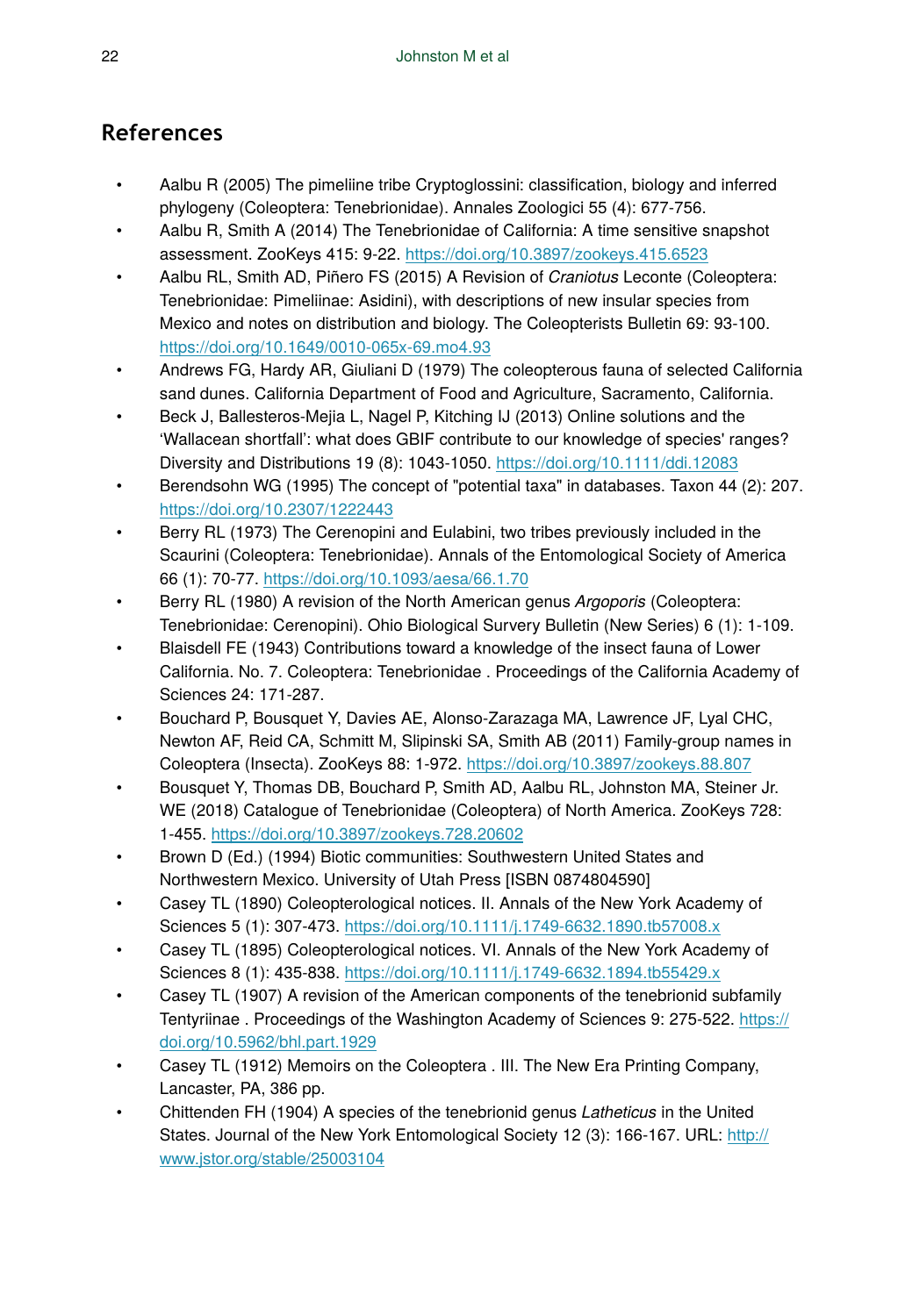- Cobb NE, Seltmann KC, Franz NM (2016) The current state of arthropod biodiversity data: Addressing impacts of global change. [http://www.lep-net.org/wp-content/](http://www.lep-net.org/wp-content/uploads/2017/01/Cobb-Seltmann-Franz_-ICE_2016-sept2-1.pdf) [uploads/2017/01/Cobb-Seltmann-Franz\\_-ICE\\_2016-sept2-1.pdf](http://www.lep-net.org/wp-content/uploads/2017/01/Cobb-Seltmann-Franz_-ICE_2016-sept2-1.pdf). Accessed on: 2018-2-26.
- Crowson R (1955) The natural calssification of the families of Coleoptera . Nathaniel lloyd & Co., London, 187 pp.
- Davis JC (1970) Revision of the genus *Blapstinus* Sturm of America north of Mexico with notes on extralimital species. The Ohio State University, Columbus, OH, 459 pp.
- Derickson D, Kocurek G, Ewing RC, Bristow C (2008) Origin of a complex and spatially diverse dune-field pattern, Algodones, southeastern California. Geomorphology 99: 186‑204. <https://doi.org/10.1016/j.geomorph.2007.10.016>
- Doyen JT (1968) The phylogenetic position of *Edrotes* and a new species of the genus (Coleoptera: Tenebrionidae). Pan-Pacific Entomologist 44: 218‑227. URL: [https://](https://biodiversitylibrary.org/page/53666511) [biodiversitylibrary.org/page/53666511](https://biodiversitylibrary.org/page/53666511)
- Doyen JT (1984) Systematics of *Eusattus* and *Conisattus* (Coleoptera; Tenebrionidae; Coniontini; Eusatti). Occasional Papers of the California Academy of Sciences 141:  $1 - 104.$
- Doyen JT (1987) Review of the tenebrionid tribe Anepsiini (Coleoptera). Proceedings of the California Academy of Sciences 44 (15): 343‑371.
- Edwards JL (2004) Research and societal benefits of the Global Biodiversity Information Facility. BioScience 54 (6): 485‑486. [https://doi.org/10.1641/0006-3568\(2004\)054](https://doi.org/10.1641/0006-3568(2004)054%5B0486:rasbot%5D2.0.co;2) [\[0486:rasbot\]2.0.co;2](https://doi.org/10.1641/0006-3568(2004)054%5B0486:rasbot%5D2.0.co;2)
- Fall HC (1907) Coleopterological notes, synonymical and descriptive. Entomological News 18: 174‑177. URL:<https://biodiversitylibrary.org/page/26363488>
- Fall HC (1931) The North American species of *Hymenorus* (Coleoptera: Alleculidae). Transactions of the American Entomological Society 57 (2): 161-247. URL: [http://](http://www.jstor.org/stable/25077260) [www.jstor.org/stable/25077260](http://www.jstor.org/stable/25077260)
- Ferro ML, Flick AJ (2015) "Collection Bias" and the importance of natural history collections in species habitat modeling: A case study using *Thoracophorus costalis* Erichson (Coleoptera: Staphylinidae: Osoriinae), with a critique of GBIF.org. The Coleopterists Bulletin 69 (3): 415‑425.<https://doi.org/10.1649/0010-065x-69.3.415>
- Frank JH, McCoy ED (1990) Introduction to attack and defense: behavioral ecology of predators and their prey. Endemics and epidemics of shibboleths and other things causing chaos. The Florida Entomologist 73 (1): 1-9. URL: [http://www.jstor.org/](http://www.jstor.org/stable/3495327) [stable/3495327](http://www.jstor.org/stable/3495327)
- Franz NM, Peet RK (2009) Towards a language for mapping relationships among taxonomic concepts. Systematics and Biodiversity 7 (1): 5‑20. [https://doi.org/10.1017/](https://doi.org/10.1017/s147720000800282x) [s147720000800282x](https://doi.org/10.1017/s147720000800282x)
- Franz NM, Chen M, Kianmajd P, Yu S, Bowers S, Weakley AS, Ludäscher B (2016) Names are not good enough: Reasoning over taxonomic change in the Andropogon complex. Semantic Web 7 (6): 645‑667.<https://doi.org/10.3233/sw-160220>
- Franz NM, Sterner BW (2018) To increase trust, change the social design behind aggregated biodiversity data. Database 2018 (1): 1‑12. [https://doi.org/10.1093/](https://doi.org/10.1093/database/bax100) [database/bax100](https://doi.org/10.1093/database/bax100)
- GBIF (2017) Best practices in publishing species checklists. Version 2.0. [https://](https://github.com/gbif/ipt/wiki/BestPracticesChecklists) [github.com/gbif/ipt/wiki/BestPracticesChecklists.](https://github.com/gbif/ipt/wiki/BestPracticesChecklists) Accessed on: 2018-2-26.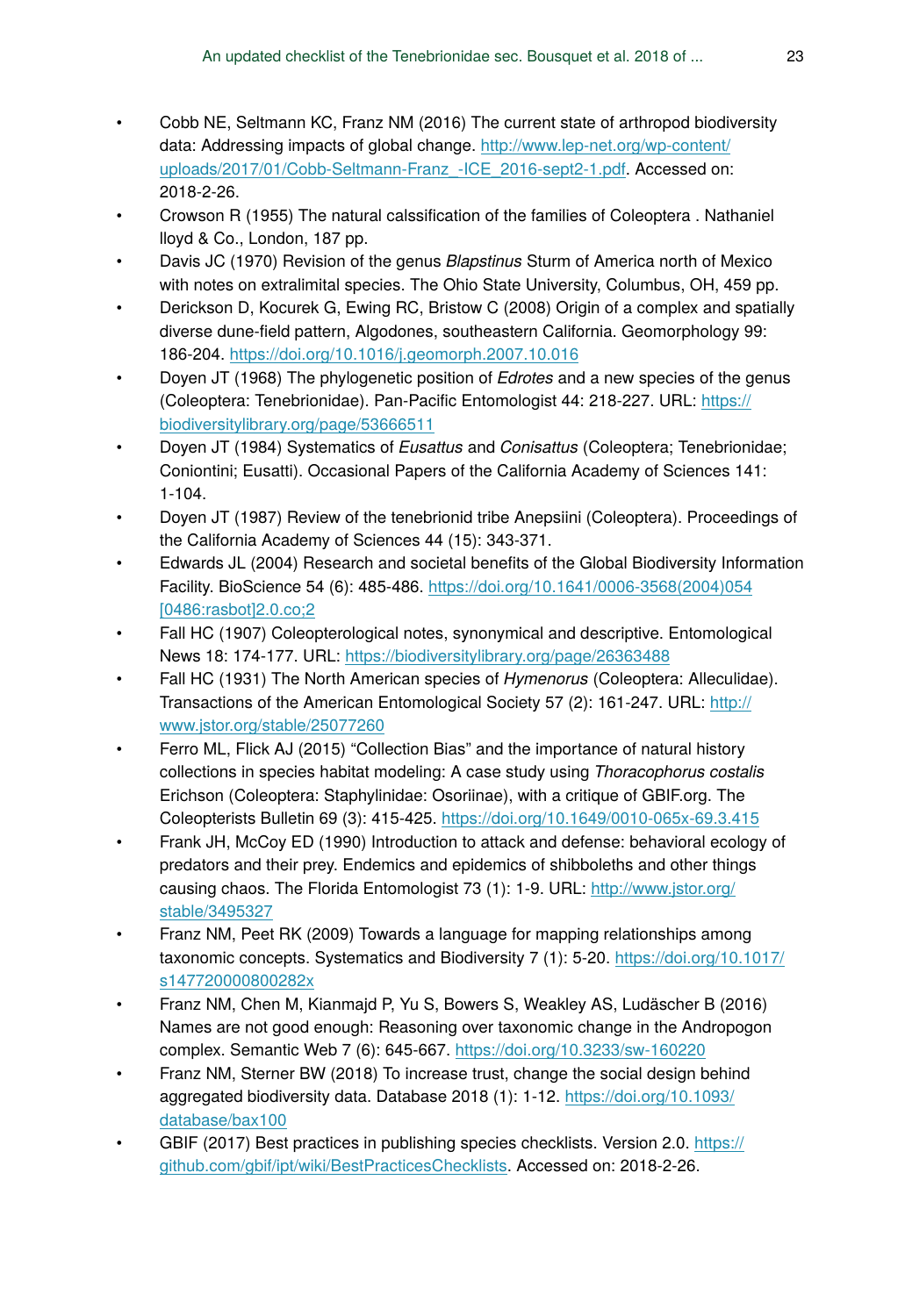- GBIF Secretariat (2017) GBIF Backbone Taxonomy. GBIF Secretariat [https://](https://doi.org/10.15468/39OMEI) [doi.org/10.15468/39OMEI](https://doi.org/10.15468/39OMEI)
- Gries C, Gilbert EE, Franz NM (2014) Symbiota A virtual platform for creating voucher-based biodiversity information communities. Biodiversity Data Journal 2: e1114. <https://doi.org/10.3897/bdj.2.e1114>
- Hill A, Guralnick R, Smith A, Sallans A, Gillespie R, Denslow M, Gross J, Murrell Z, Conyers T, Oboyski P, Ball J, Thomer A, Prys-Jones R, la Torre Jd, Kociolek P, Fortson L (2012) The notes from nature tool for unlocking biodiversity records from museum records through citizen science. ZooKeys 209: 219‑233. [https://doi.org/10.3897/](https://doi.org/10.3897/zookeys.209.3472) [zookeys.209.3472](https://doi.org/10.3897/zookeys.209.3472)
- Hinton HE (1948) A synopsis of the genus *Tribolium* Macleay, with some remarks on the evolution of its species-groups (Coleoptera, Tenebrionidae). Bulletin of Entomological Research 39 (1): 13‑55.<https://doi.org/10.1017/s0007485300024287>
- Horn GH (1870) Revision of the Tenebrionidae of America, North of Mexico. Transactions of the American Philosophical Society 14 (2): 253‑404. [https://](https://doi.org/10.2307/1005214) [doi.org/10.2307/1005214](https://doi.org/10.2307/1005214)
- Horn GH (1874) Descriptions of new species of United States Coleoptera . Transactions of the American Entomological Society (1867-1877) 5: 20-43. [https://](https://doi.org/10.2307/25076286) [doi.org/10.2307/25076286](https://doi.org/10.2307/25076286)
- Horn GH (1894) Synonymical notes. Entomological News 5: 41.
- Johnston MA, Fleming D, Franz N, Smith A (2015) Amphidorini Leconte (Coleoptera: Tenebrionidae) of Arizona: Keys and species accounts. The Coleopterists Bulletin 69: 27‑54.<https://doi.org/10.1649/0010-065x-69.mo4.27>
- Kimsey L, Zavortink T, Kimsey R, Heydon S (2017) Insect biodiversity of the Algodones Dunes of California. Biodiversity Data Journal 5: e21715. [https://doi.org/10.3897/](https://doi.org/10.3897/bdj.5.e21715) [bdj.5.e21715](https://doi.org/10.3897/bdj.5.e21715)
- Lancaster N, Greeley R, Christensen PR (1987) Dunes of the Gran Desierto sand-sea, Sonora, Mexico. Earth surface processes and landforms: the journal of the British Geomorphological Research Group 12 (3): 277-288. [https://doi.org/10.1002/](https://doi.org/10.1002/esp.3290120306) [esp.3290120306](https://doi.org/10.1002/esp.3290120306)
- La Rivers I (1947) A synopsis of the genus *Edrotes* (Coleoptera: Tenebrionidae). Annals of the Entomological Society of America 40 (2): 318‑328. [https://doi.org/10.1093/](https://doi.org/10.1093/aesa/40.2.318) [aesa/40.2.318](https://doi.org/10.1093/aesa/40.2.318)
- LeConte JL (1851) Descriptions of new species of Coleoptera, from California. Annals of the Lyceum of Natural History of New York 5 (1): 125-184. [https://doi.org/10.1111/](https://doi.org/10.1111/j.1749-6632.1852.tb00123.x) [j.1749-6632.1852.tb00123.x](https://doi.org/10.1111/j.1749-6632.1852.tb00123.x)
- MacLachlan WB, Olson CA (1990) A revision of the Trimytini of America north of Mexico (Coleoptera: Tenebrionidae). The Coleopterists Bulletin 44 (1): 69‑82. URL: [http://](http://www.jstor.org/stable/4008672) [www.jstor.org/stable/4008672](http://www.jstor.org/stable/4008672)
- Maddison DR, Guralnick R, Hill A, Reysenbach A-, McDade LA (2012) Ramping up biodiversity discovery via online quantum contributions. Trends in Ecology & Evolution 27 (2): 72‑77.<https://doi.org/10.1016/j.tree.2011.10.010>
- Matthews EG, Lawrence JF, Bouchard P, Steiner WE, Ślipiński SA (2010) 11.14. Tenebrionidae Latreille, 1802. In: Leschen RA, Beutel RG, Lawrence JF (Eds) Handbook of Zoology. A Natural History of the Phyla of the Animal Kingdom. 4.
- Mesibov R (2013) A specialist's audit of aggregated occurrence records. ZooKeys 293: 1‑18.<https://doi.org/10.3897/zookeys.293.5111>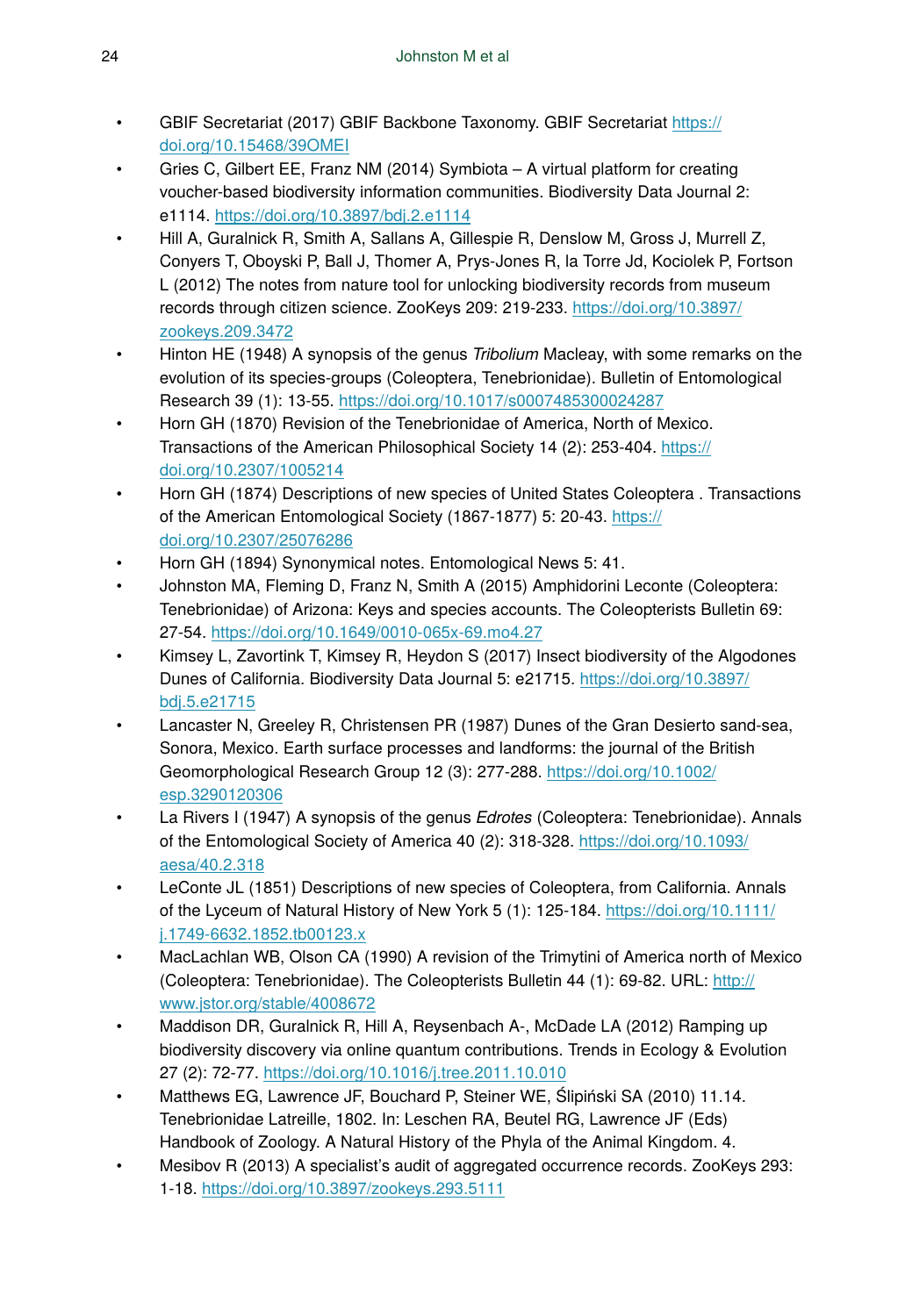- Mesibov R (2018) An audit of some processing effects in aggregated occurrence records. ZooKeys 751: 129‑146.<https://doi.org/10.3897/zookeys.751.24791>
- Morris RA, Dou L, Hanken J, Kelly M, Lowery DB, Ludäscher B, Macklin JA, Morris PJ (2013) Semantic annotation of mutable data. PLoS ONE 8 (11): e76093. [https://](https://doi.org/10.1371/journal.pone.0076093) [doi.org/10.1371/journal.pone.0076093](https://doi.org/10.1371/journal.pone.0076093)
- Muhs DR, Bush CA, Cowherd SD, Mahan S (1995) Geomorphic and geochemical evidence for the source of sand in the Algodones Dunes, Colorado Desert, Southeastern California. In: Tchakerian VP (Ed.) Desert Aeolian Processes. Chapman & Hall, London. [ISBN 041204241].
- Norris RM, Norris KS (1961) Algodones Dunes of Southeastern California. Geological Society of America Bulletin 72 (4): 605‑619. [https://doi.org/10.1130/0016-7606\(1961\)72](https://doi.org/10.1130/0016-7606(1961)72%5B605:adosc%5D2.0.co;2) [\[605:adosc\]2.0.co;2](https://doi.org/10.1130/0016-7606(1961)72%5B605:adosc%5D2.0.co;2)
- Packer L, Monckton SK, Onuferko TM, Ferrari RR (2018) Validating taxonomic identifications in entomological research. Insect Conservation and Diversity 11 (1): 1‑12. <https://doi.org/10.1111/icad.12284>
- Page LM, MacFadden BJ, Fortes JA, Soltis PS, Riccardi G (2015) Digitization of biodiversity collections reveals biggest data on biodiversity. BioScience 65 (9): 841‑842. <https://doi.org/10.1093/biosci/biv104>
- Papp C (1981) Revision of the genus *Araeoschizus* LeConte. Entomologische Arbeiten aus dem Museum G. Frey Tutzing bei München 29: 273‑420. URL: [https://](https://biodiversitylibrary.org/page/45974756) [biodiversitylibrary.org/page/45974756](https://biodiversitylibrary.org/page/45974756)
- Remsen D (2016) The use and limits of scientific names in biological informatics. ZooKeys 550: 207‑223.<https://doi.org/10.3897/zookeys.550.9546>
- Seltmann KC, Cobb NS, Gall LF, Bartlett CR, Basham MA, Betancourt I, Bills C, Brandt B, Brown RL, Bundy C, Caterino MS, Chapman C, Cognato A, Colby J, Cook SP, Daly KM, Dyer LA, Franz NM, Gelhaus JK, Grinter CC, Harp CE, Hawkins RL, Heydon SL, Hill GM, Huber S, Johnson N, Kawahara AY, Kimsey LS, Kondratieff BC, Krell FT, Leblanc L, Lee S, Marshall CJ, McCabe LM, McHugh JV, Menard KL, Opler PA, Palffy-Muhoray N, Pardikes N, Peterson MA, Pierce NE, Poremski A, Sikes DS, Weintraub JD, Wikle D, Zaspel JM, Zolnerowich G (2017) LepNet: The Lepidoptera of North America Network. Zootaxa 4247 (1): 73.<https://doi.org/10.11646/zootaxa.4247.1.10>
- Senderov V, Simov K, Franz N, Stoev P, Catapano T, Agosti D, Sautter G, Morris RA, Penev L (2018) OpenBiodiv-O: Ontology of the OpenBiodiv knowledge management system. Journal of Biomedical Semantics 9 (1): . [https://doi.org/10.1186/](https://doi.org/10.1186/s13326-017-0174-5) [s13326-017-0174-5](https://doi.org/10.1186/s13326-017-0174-5)
- Shreve F (1942) The desert vegetation of North America. Botanical Review 8 (4): 195‑246. <https://doi.org/10.1007/BF02882228>
- Shreve F (1951) Vegetation and flora of the Sonoran Desert: Volume I. Vegetation of the Sonoran Desert. Carnegie Institution of Washington, Washington.
- Sikes D, Copas K, Hirsch T, Longino J, Schigel D (2016) On natural history collections, digitized and not: a response to Ferro and Flick. ZooKeys 618: 145-158. [https://](https://doi.org/10.3897/zookeys.618.9986) [doi.org/10.3897/zookeys.618.9986](https://doi.org/10.3897/zookeys.618.9986)
- Smith V, Georgiev T, Stoev P, Biserkov J, Miller J, Livermore L, Baker E, Mietchen D, Couvreur T, Mueller G, Dikow T, Helgen KM, Frank J, Agosti D, Roberts D, Penev L (2013) Beyond dead trees: Integrating the scientific process in the Biodiversity Data Journal. Biodiversity Data Journal 1: e995.<https://doi.org/10.3897/bdj.1.e995>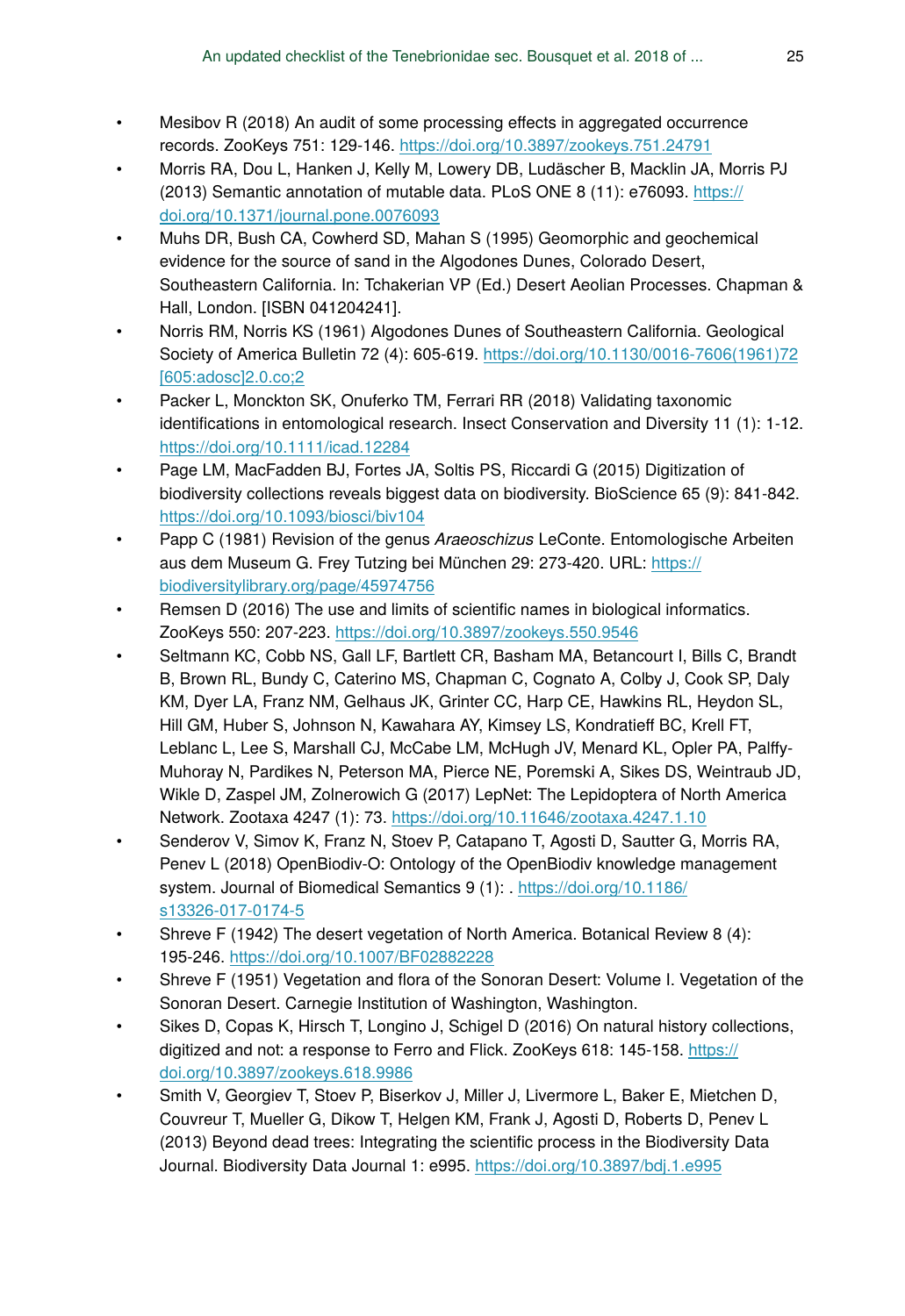- Spilman TJ (1959) Notes on *Edrotes*, *Leichenum*, *Palorus*, *Eupsophulus*, *Adelium*, and *Strongylium* (Tenebrionidae). The Coleopterists Bulletin 13 (2): 58‑64. URL: [http://](http://www.jstor.org/stable/3999082) [www.jstor.org/stable/3999082](http://www.jstor.org/stable/3999082)
- Spilman TJ (1963) The American genus *Mycotrogus*: a synopsis, a new species from Cuba, and a note on a larva. Proceedings of the Entomological Society of Washington 65 (1): 21‑30. URL:<https://www.biodiversitylibrary.org/item/54814>
- Sterner B, Franz NM (2017) Taxonomy for humans or computers? Cognitive pragmatics for big ata. Biological Theory 12 (2): 99‑111. <https://doi.org/10.1007/s13752-017-0259-5>
- Thomas DB (1983) Tenebrionid beetle diversity and habitat complexity in the Eastern Mojave Desert. The Coleopterists Bulletin 37 (2): 135‑147. URL: [http://www.jstor.org/](http://www.jstor.org/stable/4008003) [stable/4008003](http://www.jstor.org/stable/4008003)
- Triplehorn CA, Brown KW (1971) A synopsis of the species of *Asidina* in the United States with description of a new species from Arizona (Coleoptera: Tenebrionidae). The Coleopterists Bulletin 25 (3): 73‑86. URL:<http://www.jstor.org/stable/3999569>
- Waters M (1983) Late Holocene Lacustrine Chronology and Archaeology of Ancient Lake Cahuilla, California. Quaternary Research 19 (03): 373-387. [https://](https://doi.org/10.1016/0033-5894(83)90042-x) [doi.org/10.1016/0033-5894\(83\)90042-x](https://doi.org/10.1016/0033-5894(83)90042-x)
- Wieczorek J, Bloom D, Guralnick R, Blum S, Döring M, Giovanni R, Robertson T, Vieglais D (2012) Darwin Core: An evolving community-developed biodiversity data standard. PLoS ONE 7 (1): e29715.<https://doi.org/10.1371/journal.pone.0029715>
- Winker CD, Kidwell SM (1986) Paleocurrent evidence for lateral displacement of the Pliocene Colorado River delta by the San Andreas fault system, southeastern California. Geology 14 (9): 788‑791. [https://doi.org/10.1130/0091-7613\(1986\)142.0.co;2](https://doi.org/10.1130/0091-7613(1986)142.0.co;2)

# **Supplementary materials**

### **Suppl. material 1: University of California at Davis - Bohart Museum data for the Tenebrionidae sec. Bousquet et al. 2018 from the Algodones, accessed January 10, 2018**

**Authors:** M. Andrew Johnston; data provenance: Bohart Museum of Entomology, University of California, Davis **Data type:** Occurrence data in .csv format

**Filename:** data.csv - [Download](https://arpha.pensoft.net/getfile.php?filename=oo_178920.csv) file (55.13 kb)

### **Suppl. material 2: SCAN occurrences pertinent to the checklist update**

**Authors:** M. Andrew Johnston; data provenance: Symbiota Collections of Arthropods Network **Data type:** Darwin Core Archive (.zip) of occurrence data and associated metadata **Filename:** webreq\_DwC-A.zip - [Download](https://arpha.pensoft.net/getfile.php?filename=oo_178919.zip) file (55.08 kb)

### **Suppl. material 3: iDigBio occurrences pertinent to the checklist update**

**Authors:** M. Andrew Johnston; data provenance: Integrated Digitized Biocollections **Data type:** Darwin Core Archive (.zip) of occurrence data and associated metadata **Filename:** a23189b6-26fb-46d3-b820-0ca453056b26.zip - [Download](https://arpha.pensoft.net/getfile.php?filename=oo_179367.zip) file (175.90 kb)